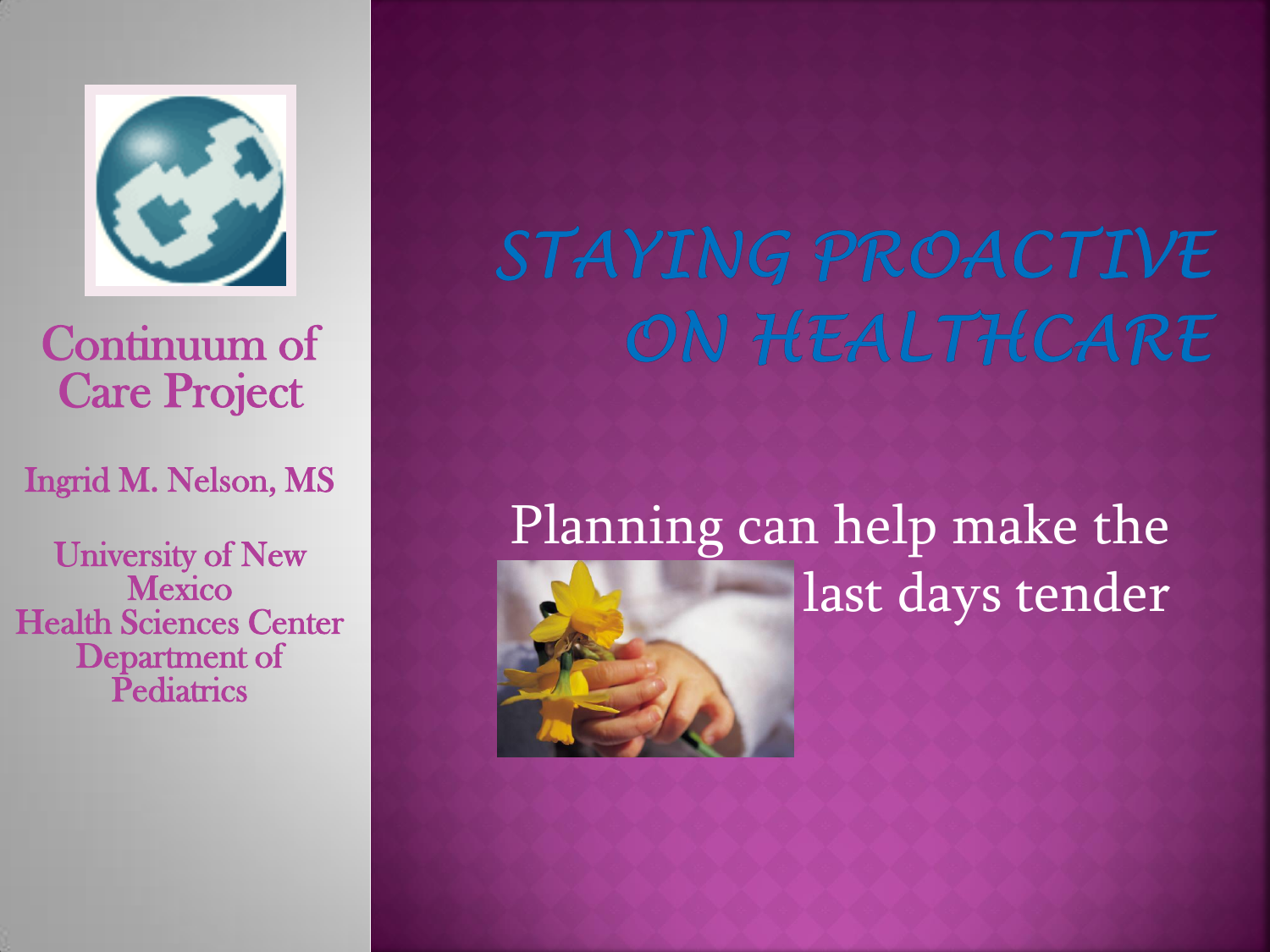### INTROSPECTION IF YOU DON'T KNOW HOW TO PLAY THE PIANO, HOW CAN YOU GIVE PIANO LESSONS?

Examine your own philosophy on

- Life
- Health
- Quality of life
- **⊙Sickness**
- **.** Getting Older
- Terminal Conditions
- Death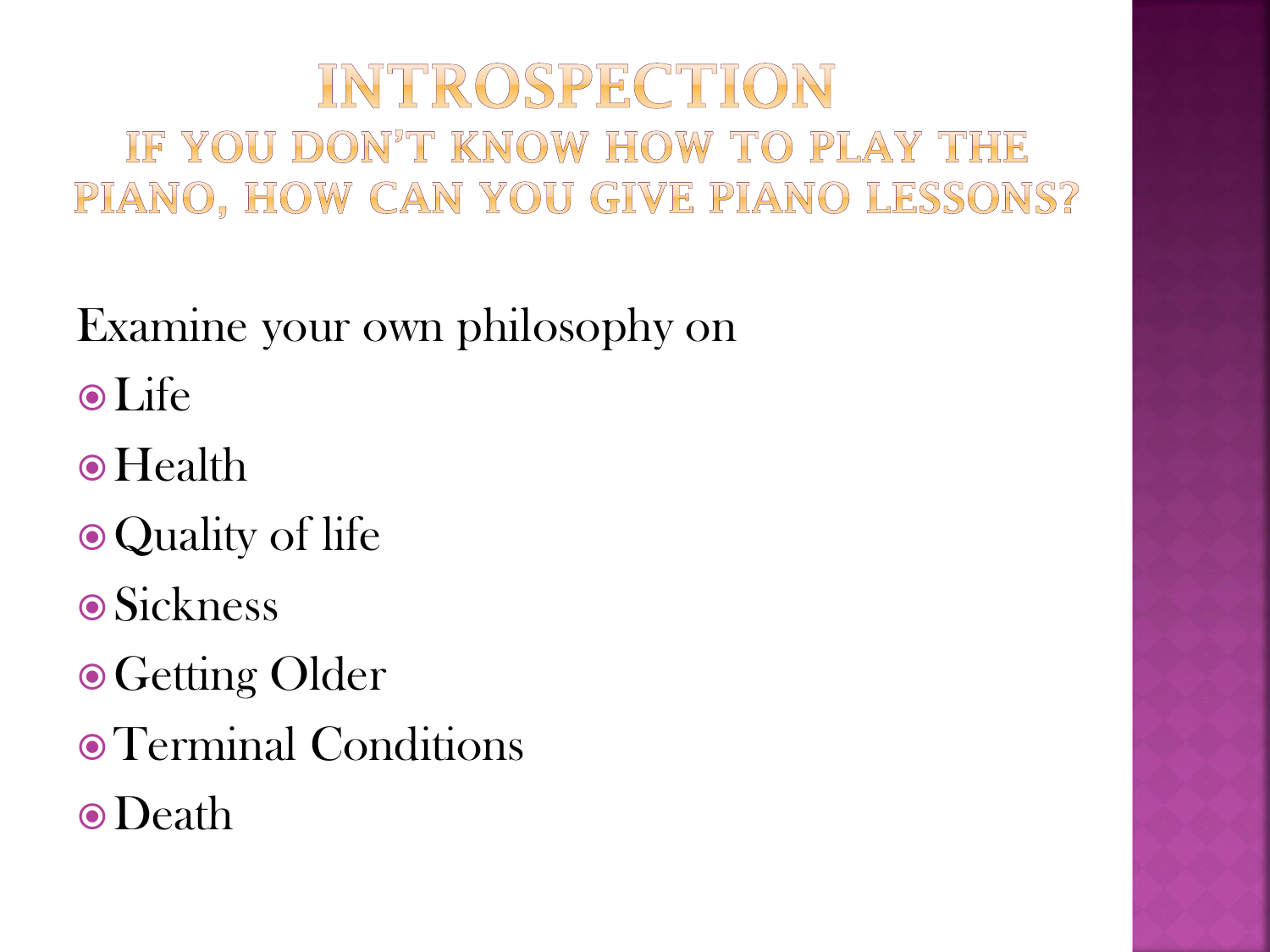#### INTROSPECTION IF YOU DON'T KNOW HOW TO PLAY THE PIANO, HOW CAN YOU GIVE PIANO LESSONS?

Your philosophies or belief systems will impact your approach on the delivery of care and how you advocate for your clients.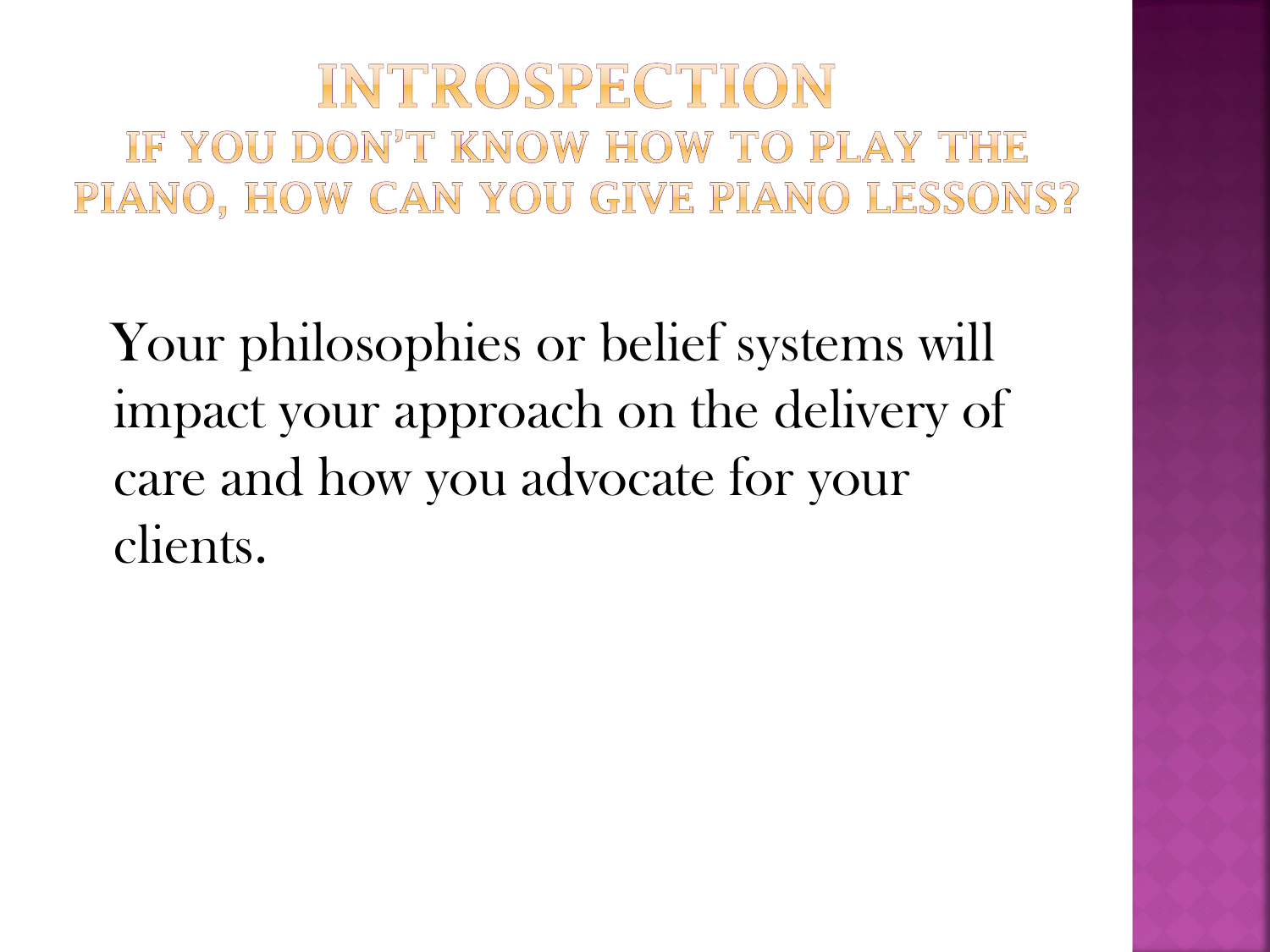GET THE PAPERWORK IN ORDER & UPDATE AS NEEDED...CAPACITY REQUIRED

- Advanced Directives, Living wills
- Five Wishes
- Power of Attorney
- NM Uniform Healthcare Decisions Act **Surrogates**
- Guardianship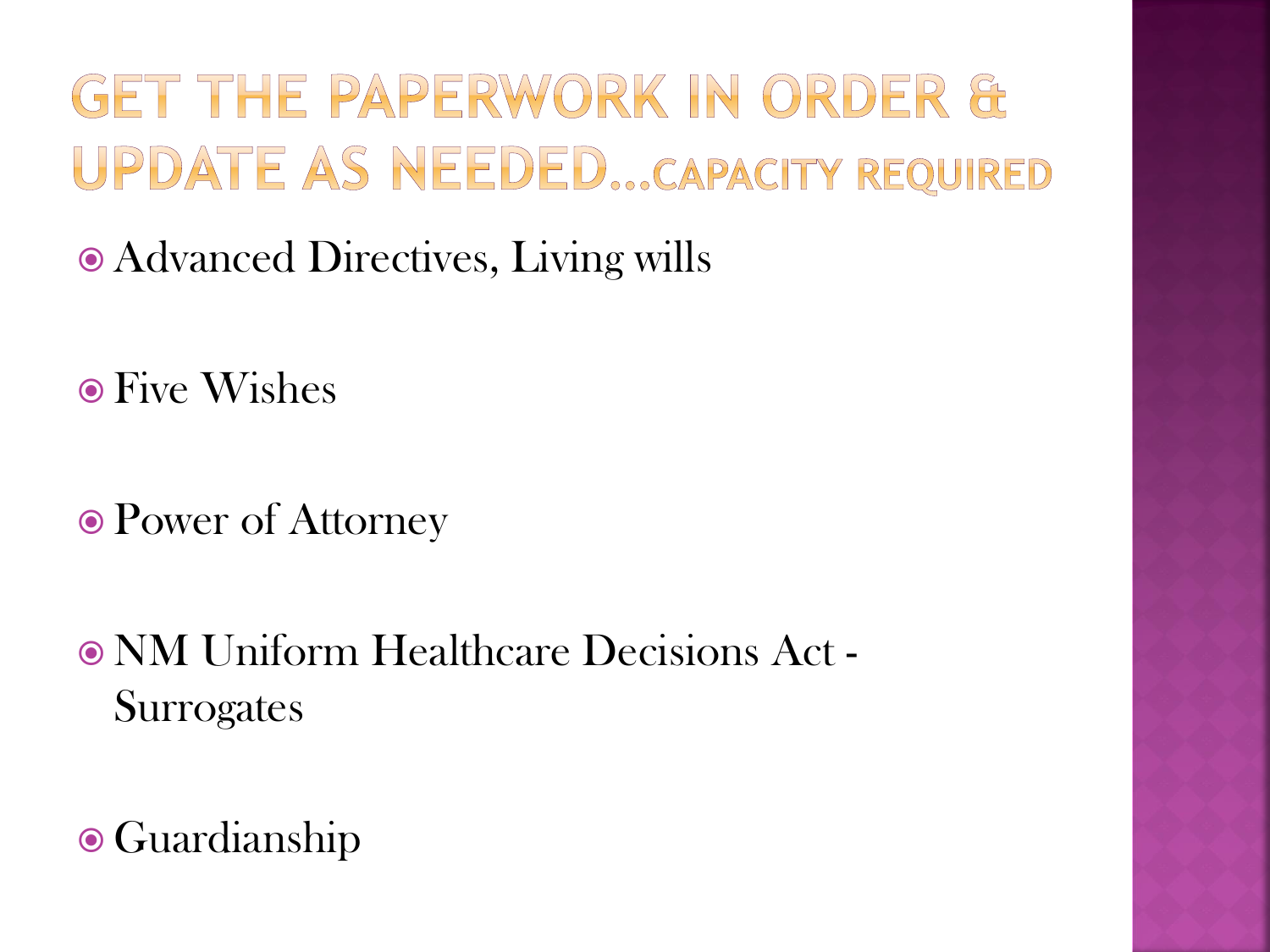

As addressed in the Uniform Health-Care Decisions Act, capacity refers to an individual's ability to understand and appreciate the nature and consequences of proposed health care, including the significant benefits, risks and alternatives to proposed health-care and to make and communicate an informed health-care decision.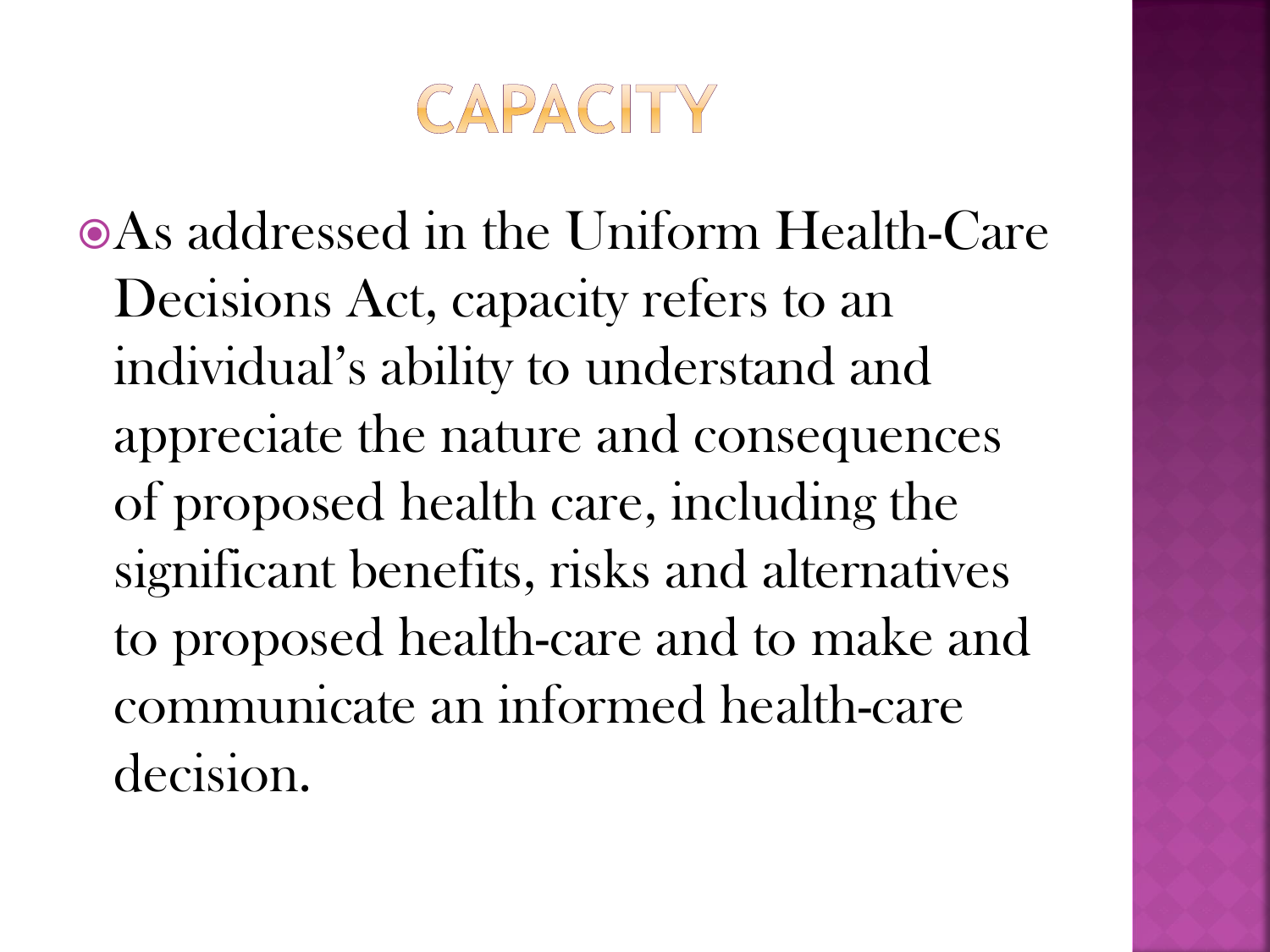

- Because an individual refuses treatment is not a determinant or indicator that the individual lacks capacity
- Nor can a lack of capacity be based solely on patient's disagreement with the doctor
- Determination of a lack of capacity, according to the UHDA, requires that 2 professionals make an assessment- one of which must be the PCP
- If mental health or developmental disability, one of the health care professionals must have expertise in assessing functional impairment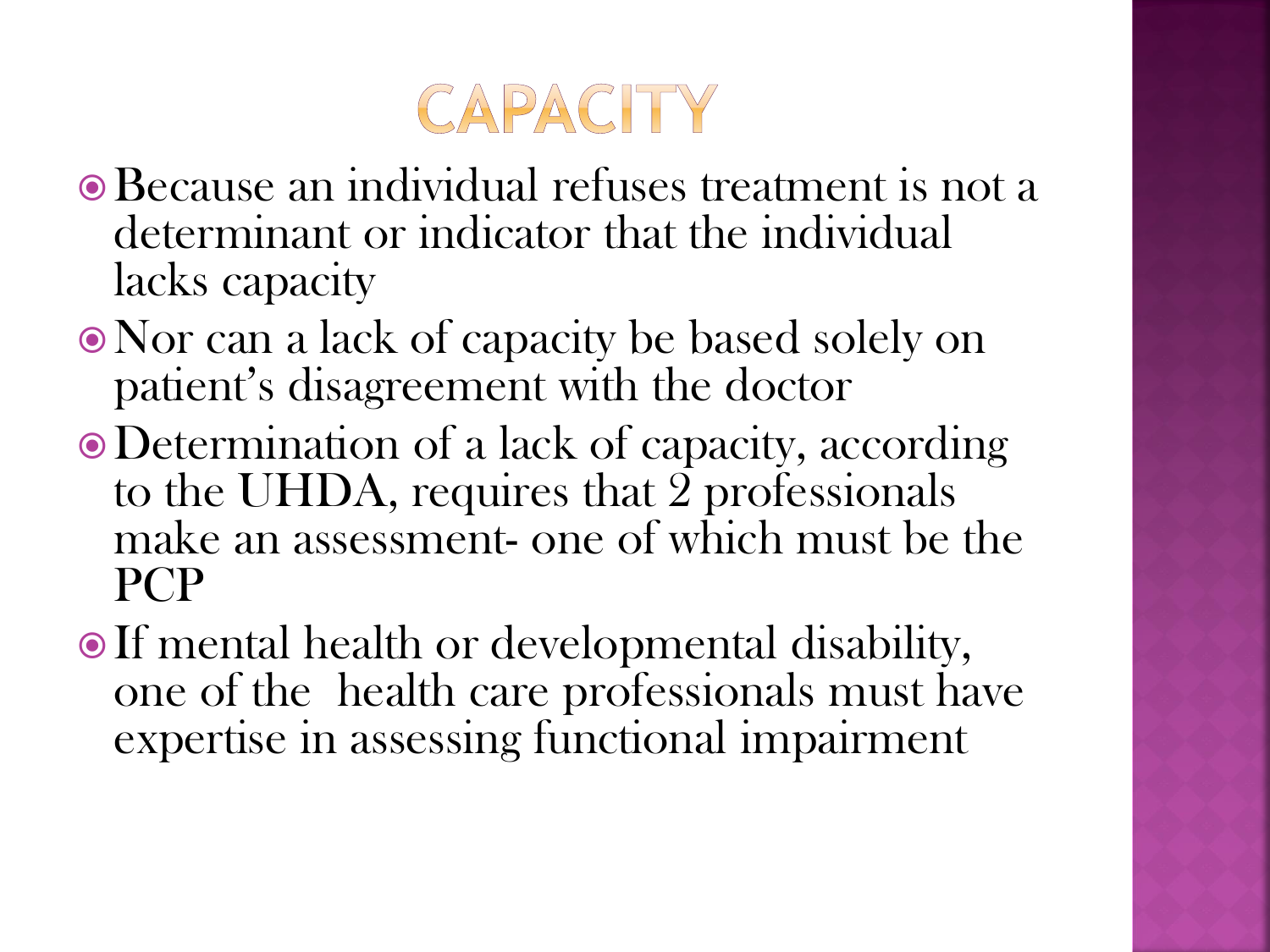# PAPERWORK...

- **Advance health-care directive-** is an individual's instructions as to the kind of medical treatment s/he would or would not want in the event that s/he becomes incapacitated or unconscious or so ill that s/he is unable to express health choices or wishes
- A person has to have capacity in order to have an Advance Directive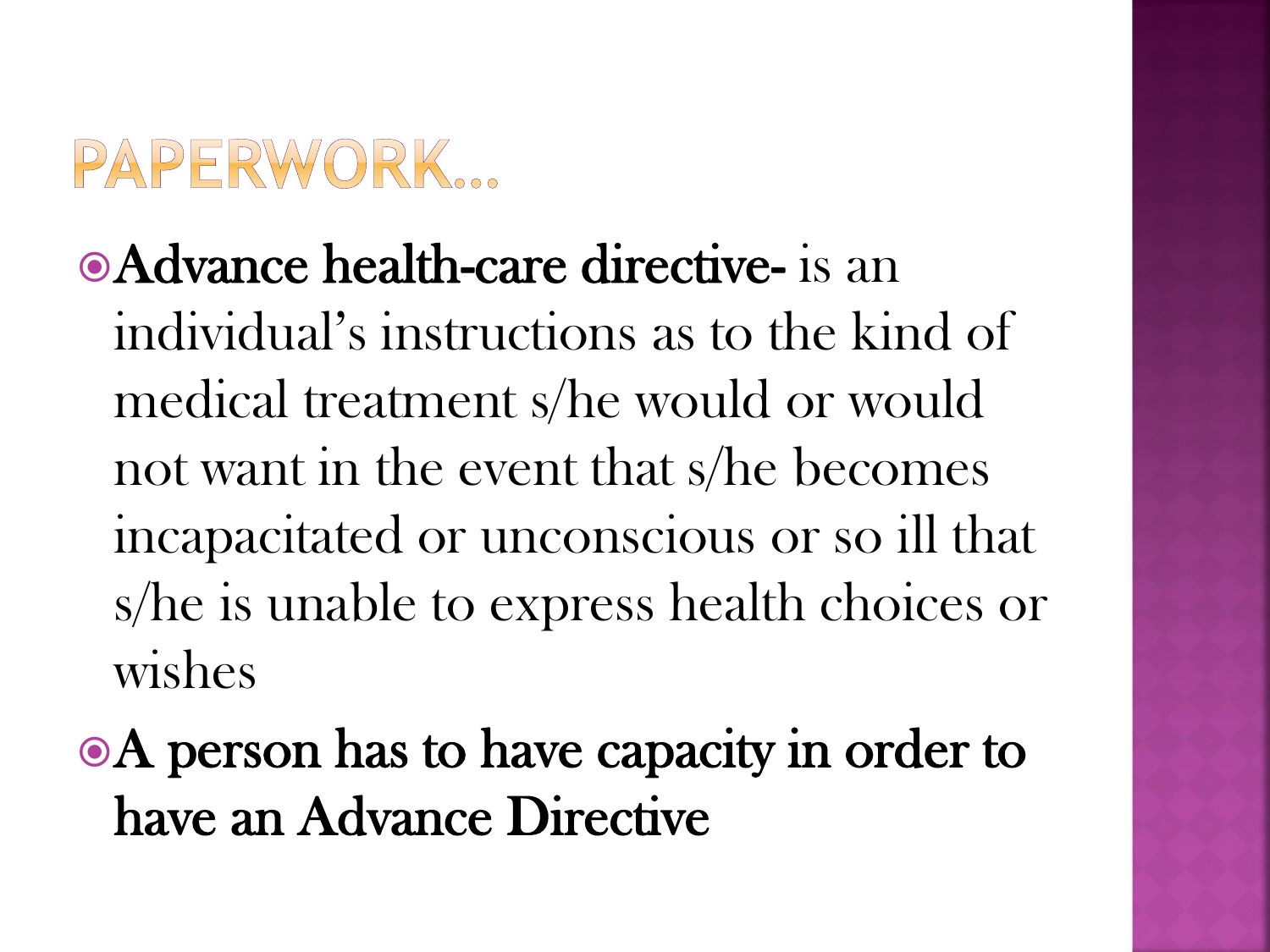## PAPERWORK...

- Think of an Advance Directive as an autobiography – it must be written by the originator otherwise it is not an auto (self) biography
- So…no one can write an Advance Directive for you…only you can write one for yourself…as long as you have capacity (or your wits about you)
- Think of a biography as a healthcare decisionwhich is written by another, about/for you
- A surrogate decision maker (POA or Guardian) can make decisions for you as long as he/she has capacity (or they have their wits about them)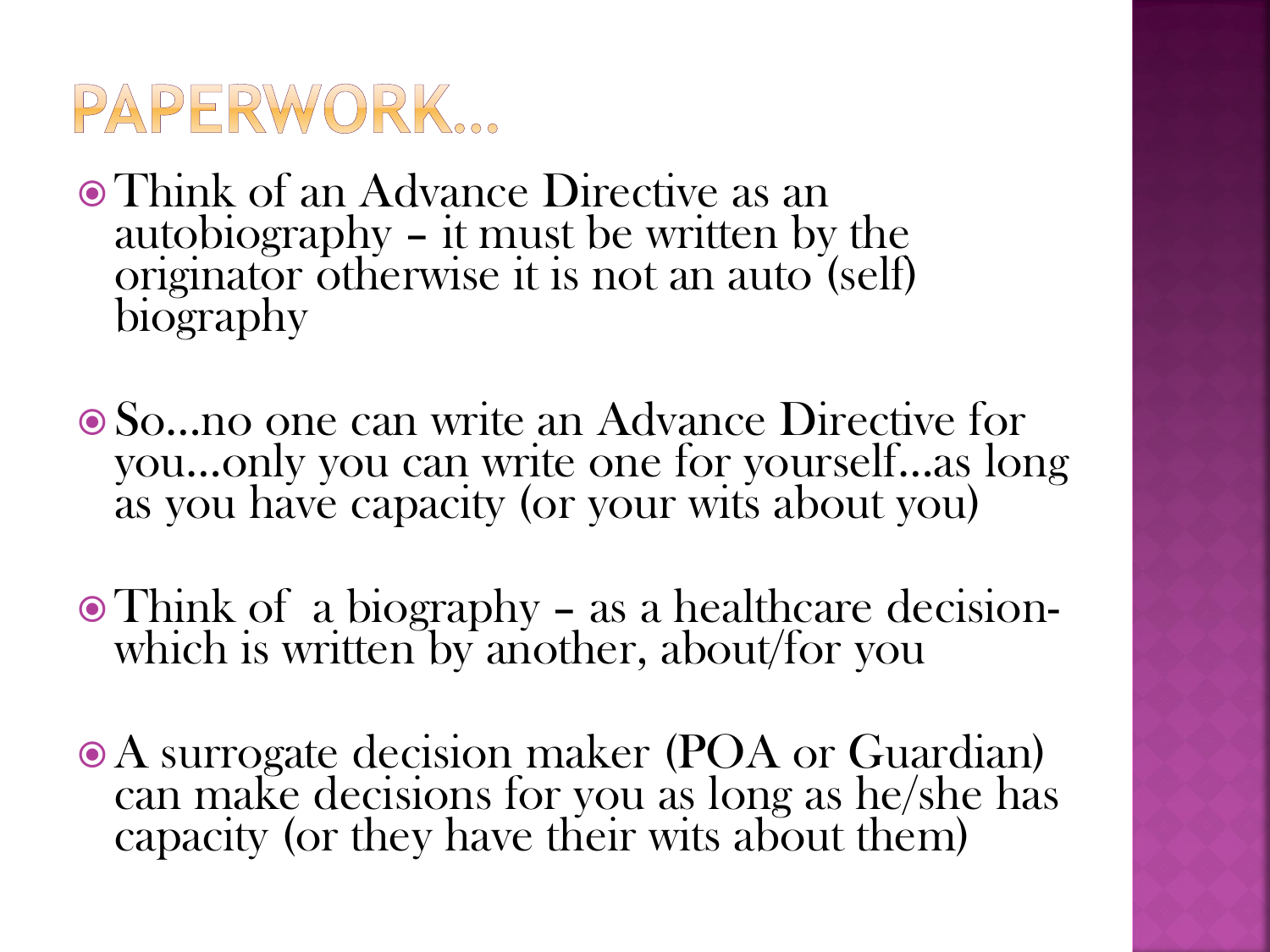### DON'T GET CONFUSED

### "Advance Directive"

(the form with this name on the top)

 Through this form, you can name a Power of Attorney (POA). The POA will make healthcare decisions for you. However, this form does not need to be notarized.

 [It makes sense - as this form is a requirement at hospitals and surgery cannot be held up because we are waiting around for a notary.]

Copy is as good as the original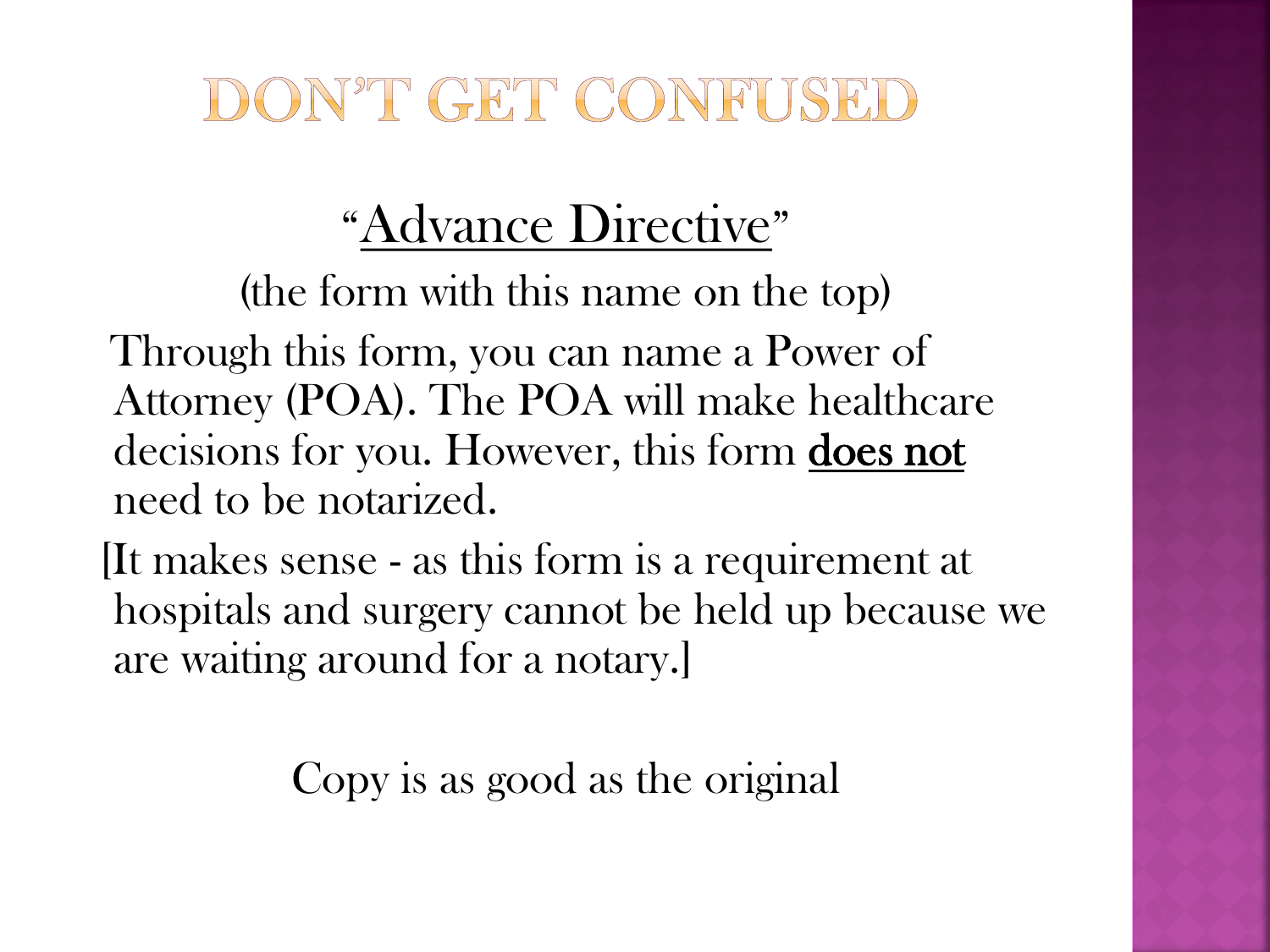## PAPERWORK 1-888-5-WISHES

- Holistic document honored in many states (e.g. New Mexico) which gives you the opportunity to capture your healthcare wishes and needs in a way that lets others know officially:
- Who you want to make decisions for you
- What procedures you want or don't want
- Comfort measures
- Preferred approach
- Messages to Loved Ones
- Note: [Copyright regs –Original Five Wishes Form! (can make copies of completed form for family, etc.) Can replace old AD, living wills as long as you tear up the old and alert PCP, etc.]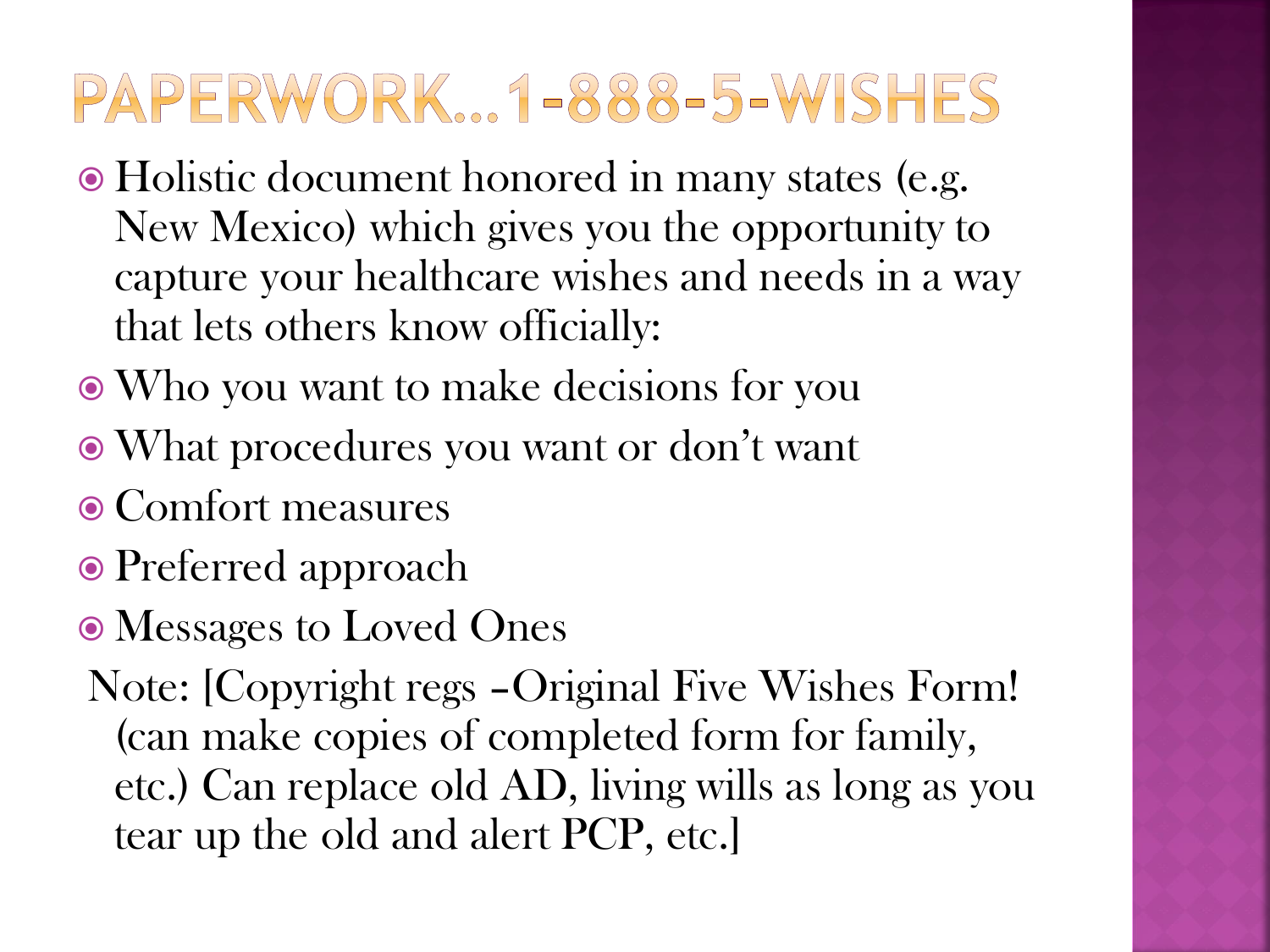### MORE PAPERWORK DON'T BE CONFUSED "Power of Attorney"

(the form with this name on the top) Through this form, you, the Principal can name a person (Agent or Attorney-in-fact) to take care of your affairs which covers two categories

o Healthcare

o Finance or business

Best option is to have a "durable" POA or one that states "…this document will not be affected by my incapacity…" so, if you should lose your wits about you, the document is still in effect, otherwise it would be null and void.

However, for Finance- this form **must be notarized** in order for it to be a legal document. For Healthcare- witness & notary is recommended, but not required.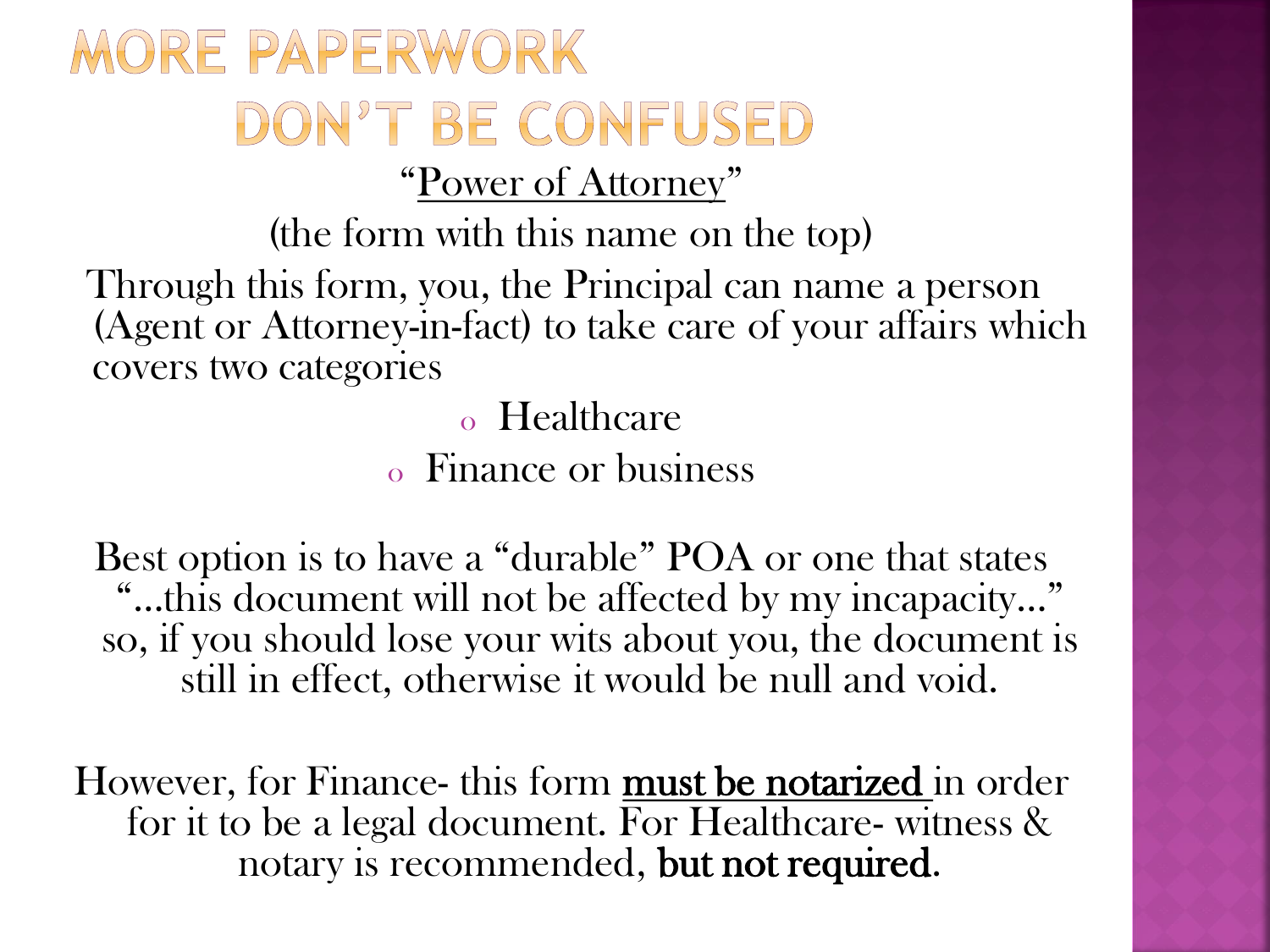

The person initiating this document (Principal) has to have capacity at the time that these papers are signed

Powers of Attorney can start immediately but that is done when the Principal is in a serious or terminal condition

The majority of POAs are activated when a person loses capacity (e.g. coma, surgery, recovery, dementia, etc)

– the Principal decides by indicating such- when completing the form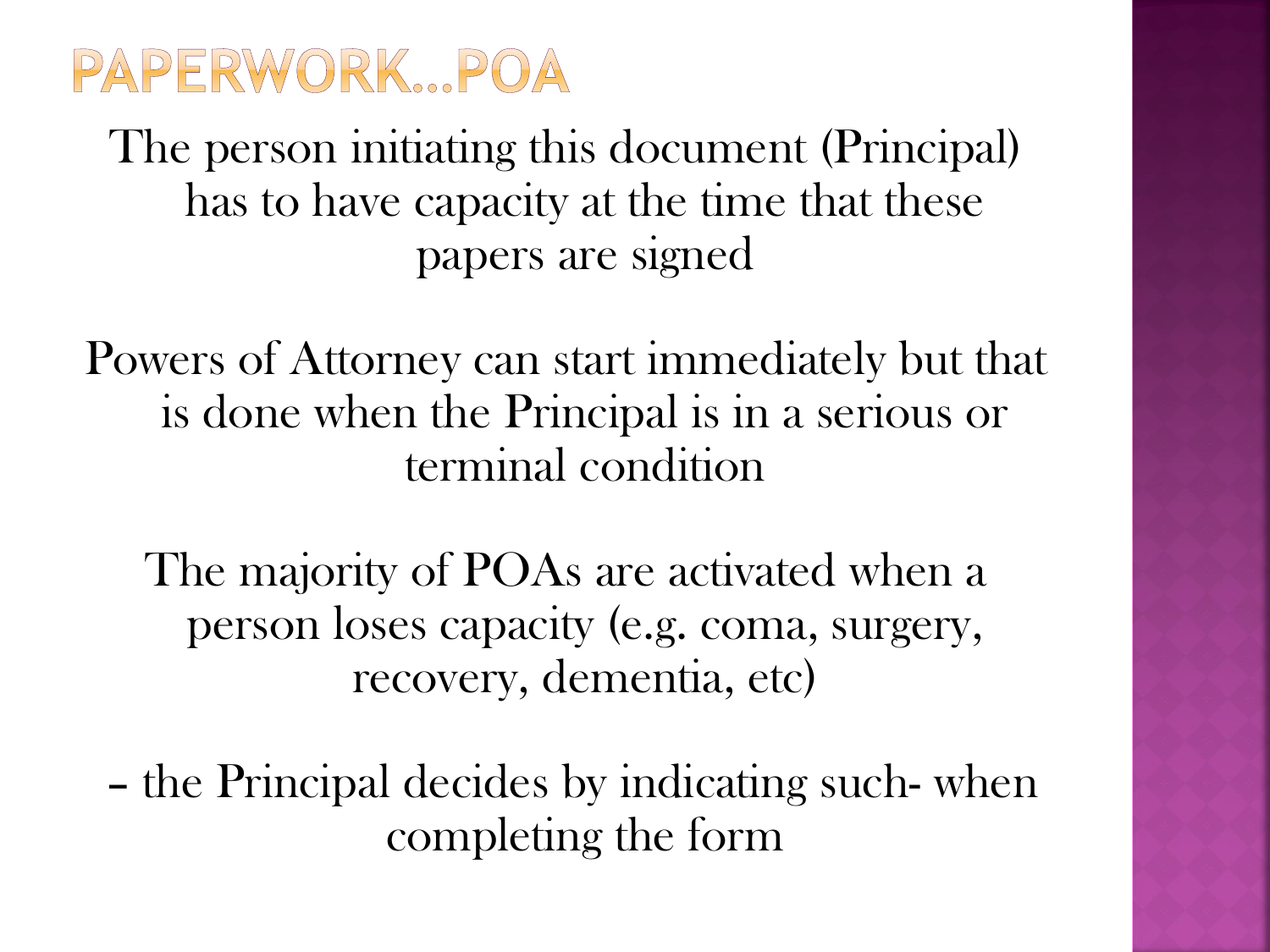

#### The Principal should not complete this form under direst, threat or coercion

#### Principal is in the driver's seat – This information is not emphasized enough

POA can be revoked at anytime by the Principal

 Updates should be given to those who need to know w/new Agent named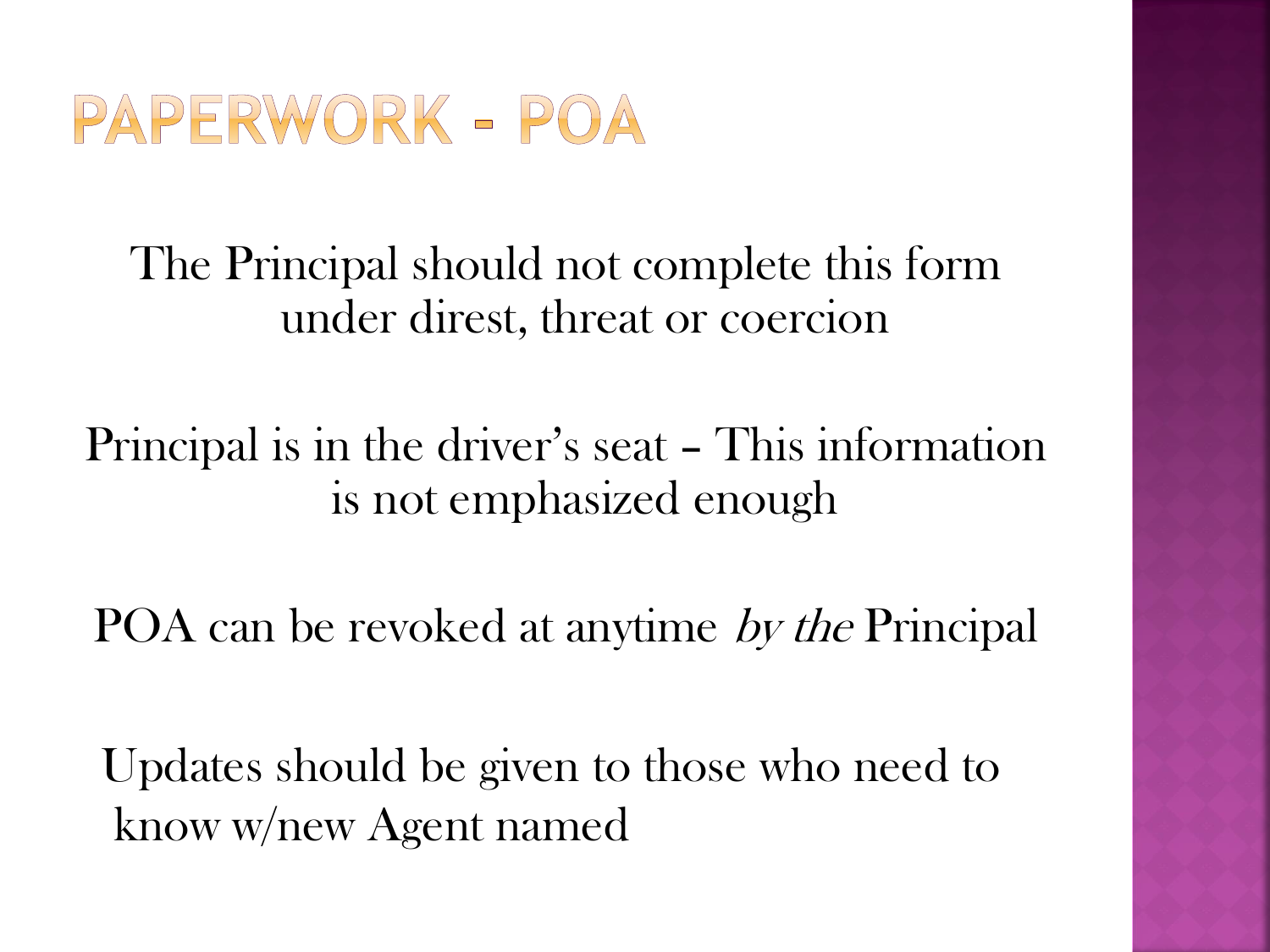### SURROGATE DECISION MAKERS

- An individual, other than a patient's agent or guardian, authorized under the UHDA to make a health-care decision for the patient
- Surrogate can be appointed if the agent is not "reasonably available" and there is an urgency in treating the health-care needs
- Alternates can also be chosen based on their availability and willingness to be a surrogate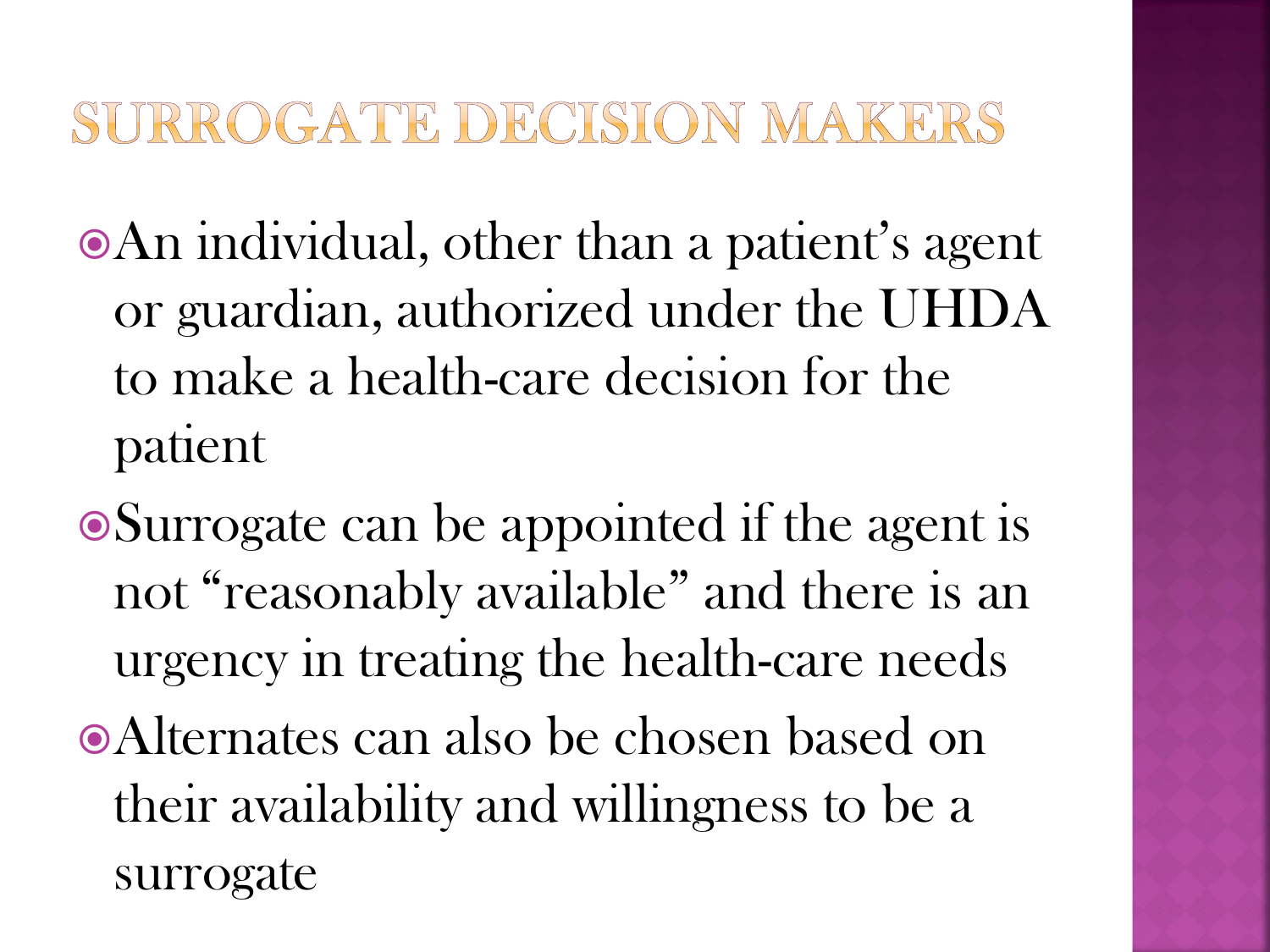### UERARCHY OF SURROGATES

**Spouse** Significant Other Adult Children **o**Parents Adult Siblings  $\odot$ **Grandparents** Person showing Special Care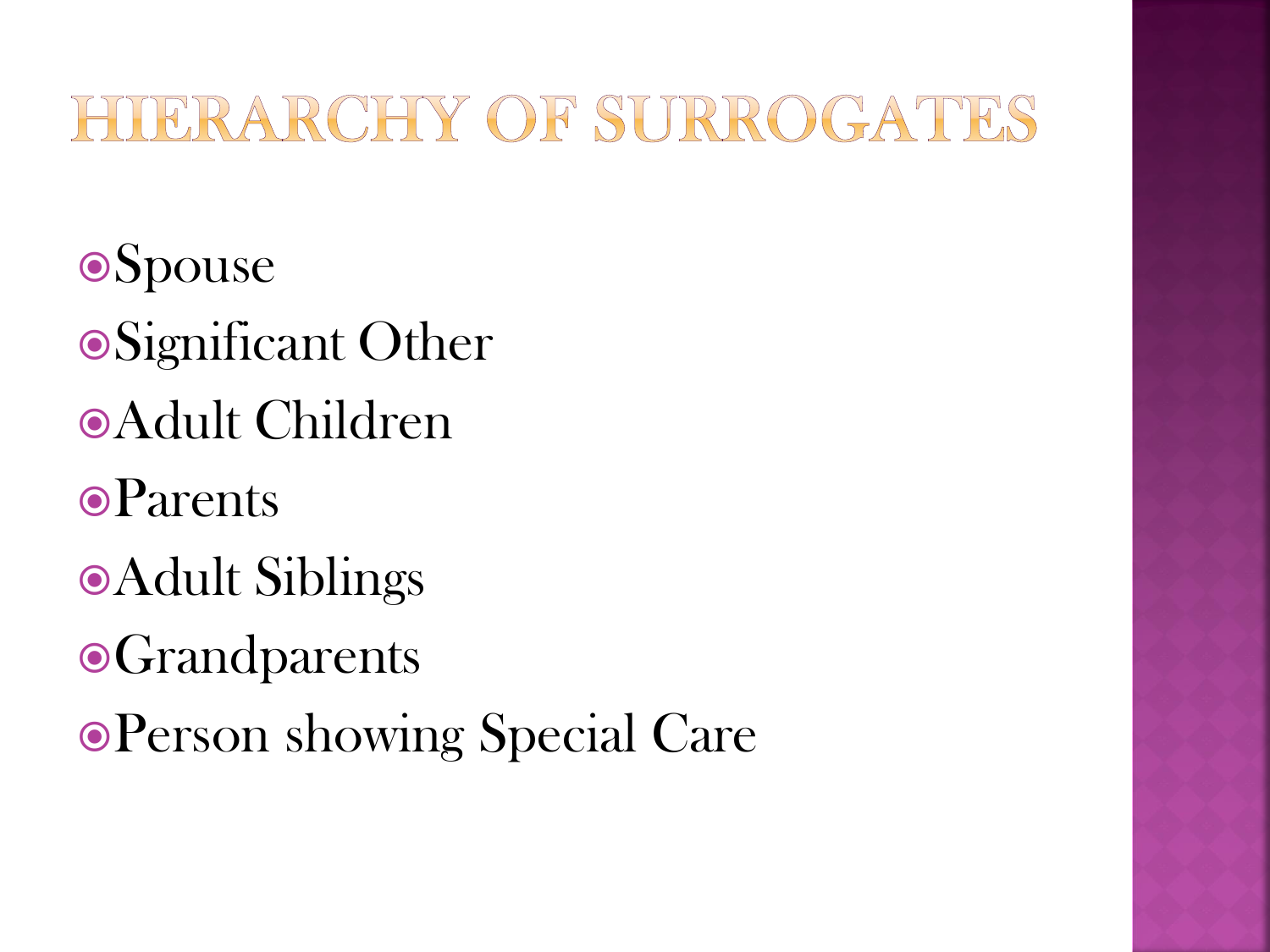## PAPERWORK - GUARDIANS

- A guardian is a person appointed by the court to make personal and health care decisions for a person (the ward) who has been deemed "incapacitated." Guardianship is governed by the State Probate Code
- Types of Guardianship
	- Full or Plenary Limited Treatment\*
	- **Temporary**
	- Guardian ad Litem
	- Mental Health & Developmental Disabilities Code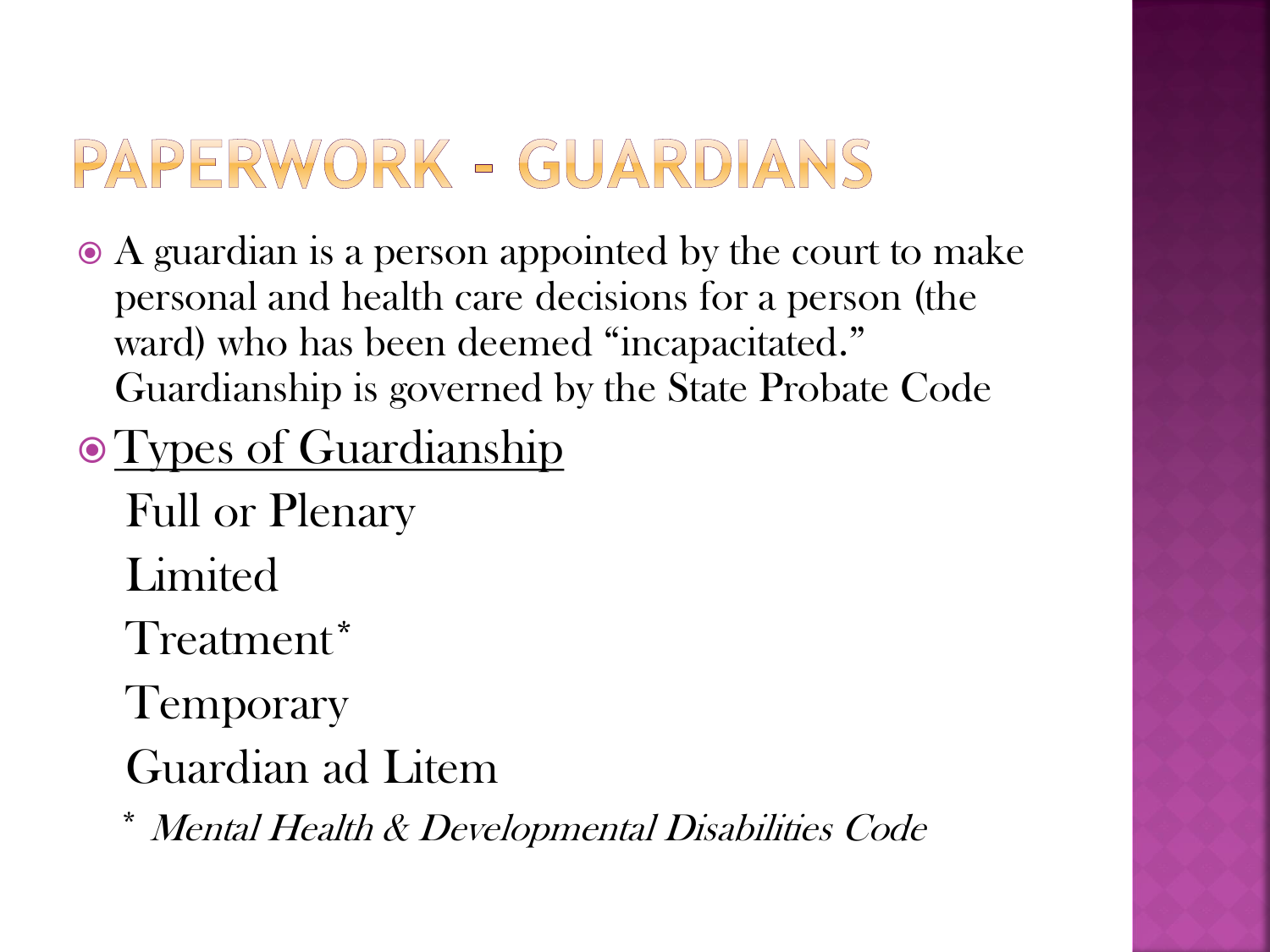### FOOD FOR THOUGHT

- Understand the law to protect clients' & others' right
- Knowing the law…less imaginary fears of "Liability"
- Speak with confidence, if you are going to get fired- let it be due to your integrity
- Check documents when surrogate decision makers are claiming they have the authority . Use common sense!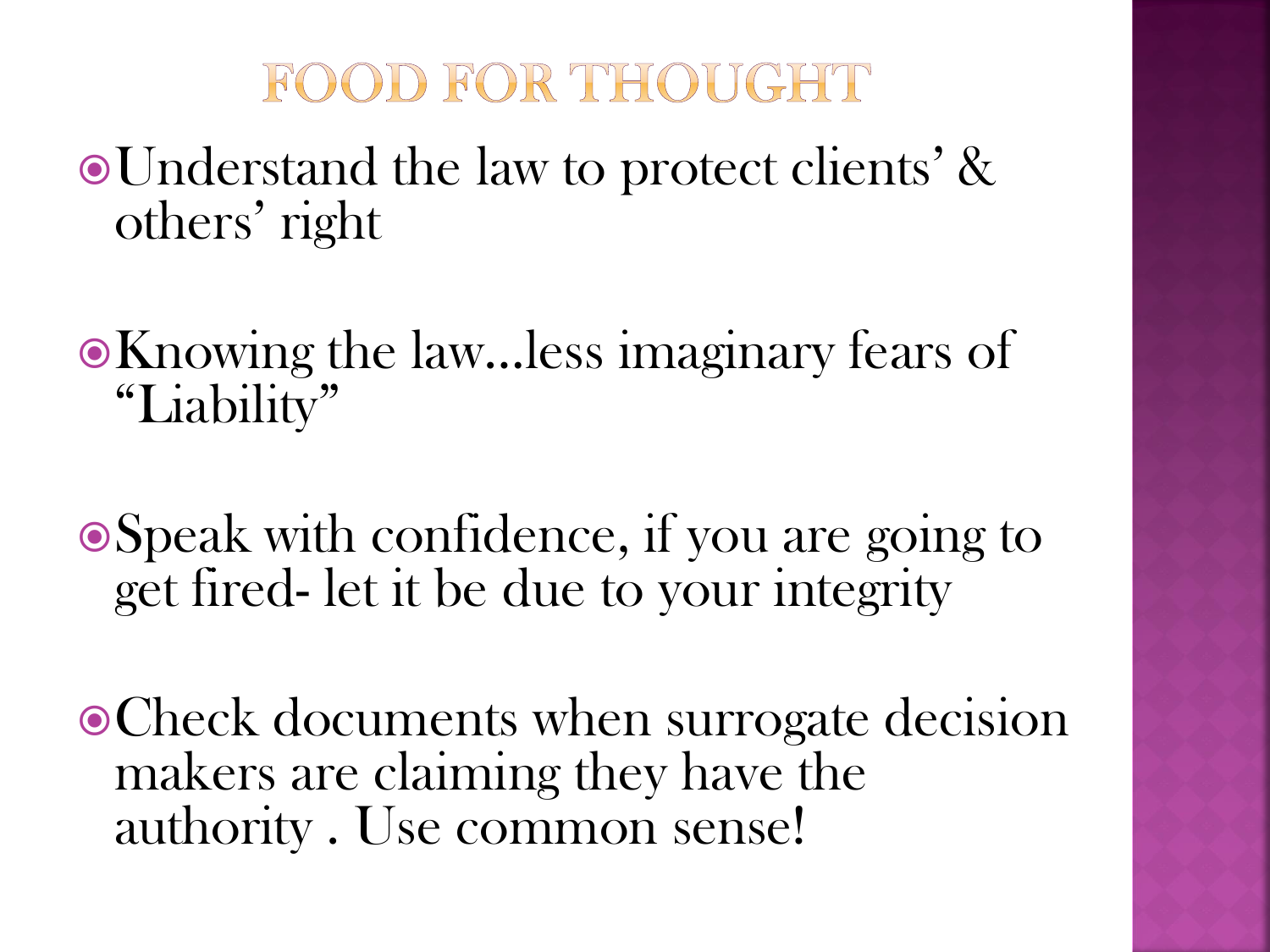#### FOOD FOR THOUGHT

Educate care-givers, family and team members- so that they are also in the best interest of the individual

Most actions are done with good intentions, but not all decision makers are "in the know" or are operating within the realm of their responsibilities

Don't give power beyond what the law permits- or at the expense of the client/individual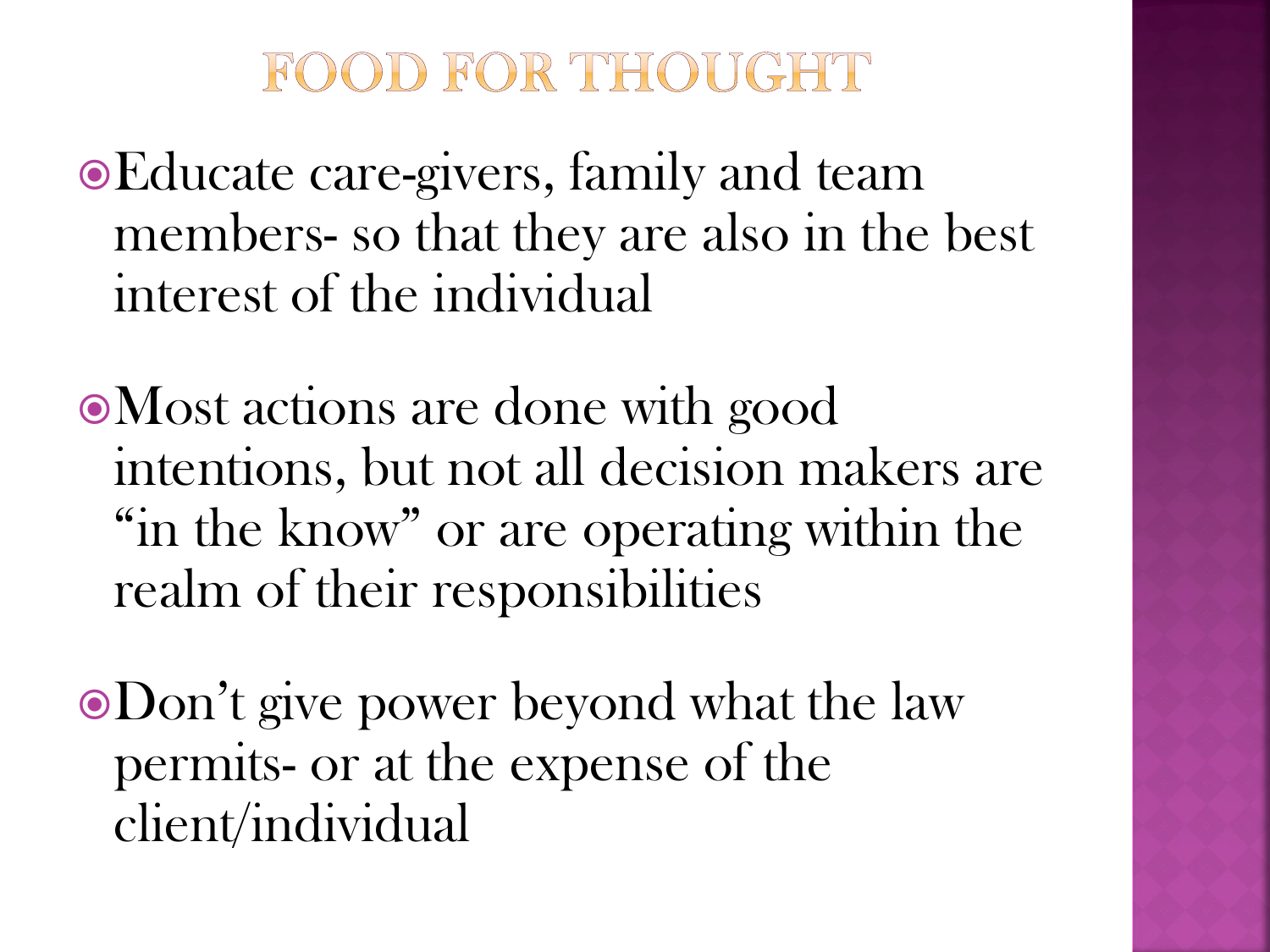# DECISIONS, DECISIONS

- Assume that individuals can make his/her own decisions unless incapacity has been determined by the courts per 2 professionals
- Individuals and surrogates (POA, Guardians) should have full access to disclosure of medical information
- Legal Healthcare Decisions are made by the Individual , guardian or surrogate…not by the Inter-disciplinary Team members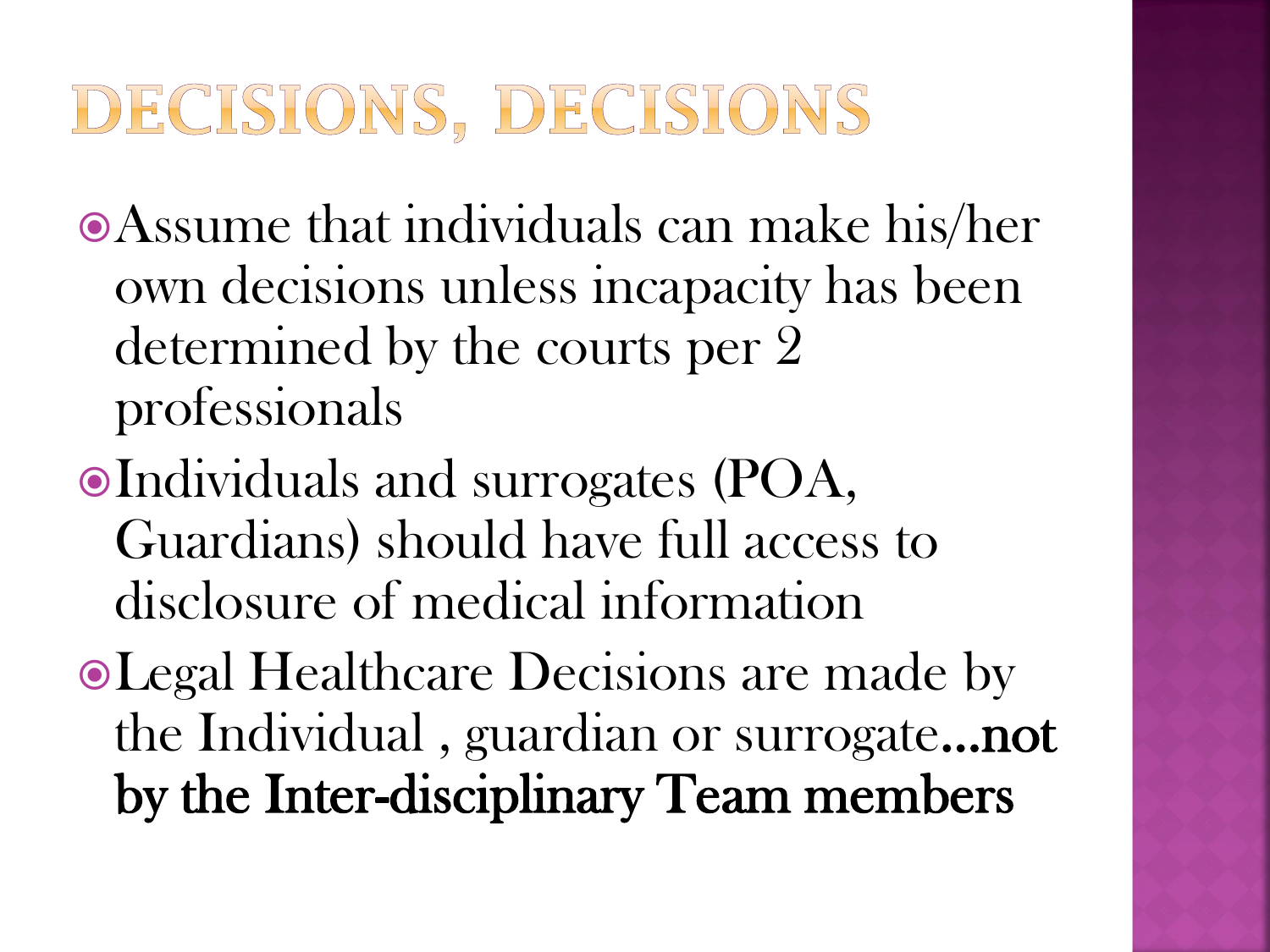# DECISIONS, DECISIONS

- Healthcare Decisions are often Value driven
- Recognize and respect the cultural differences
- Healthcare decisions can be revised at any time by the authorized decision maker (capacity)
- Quality of life should be at the forefront
- Individuals must be treated with dignity and respect…regardless!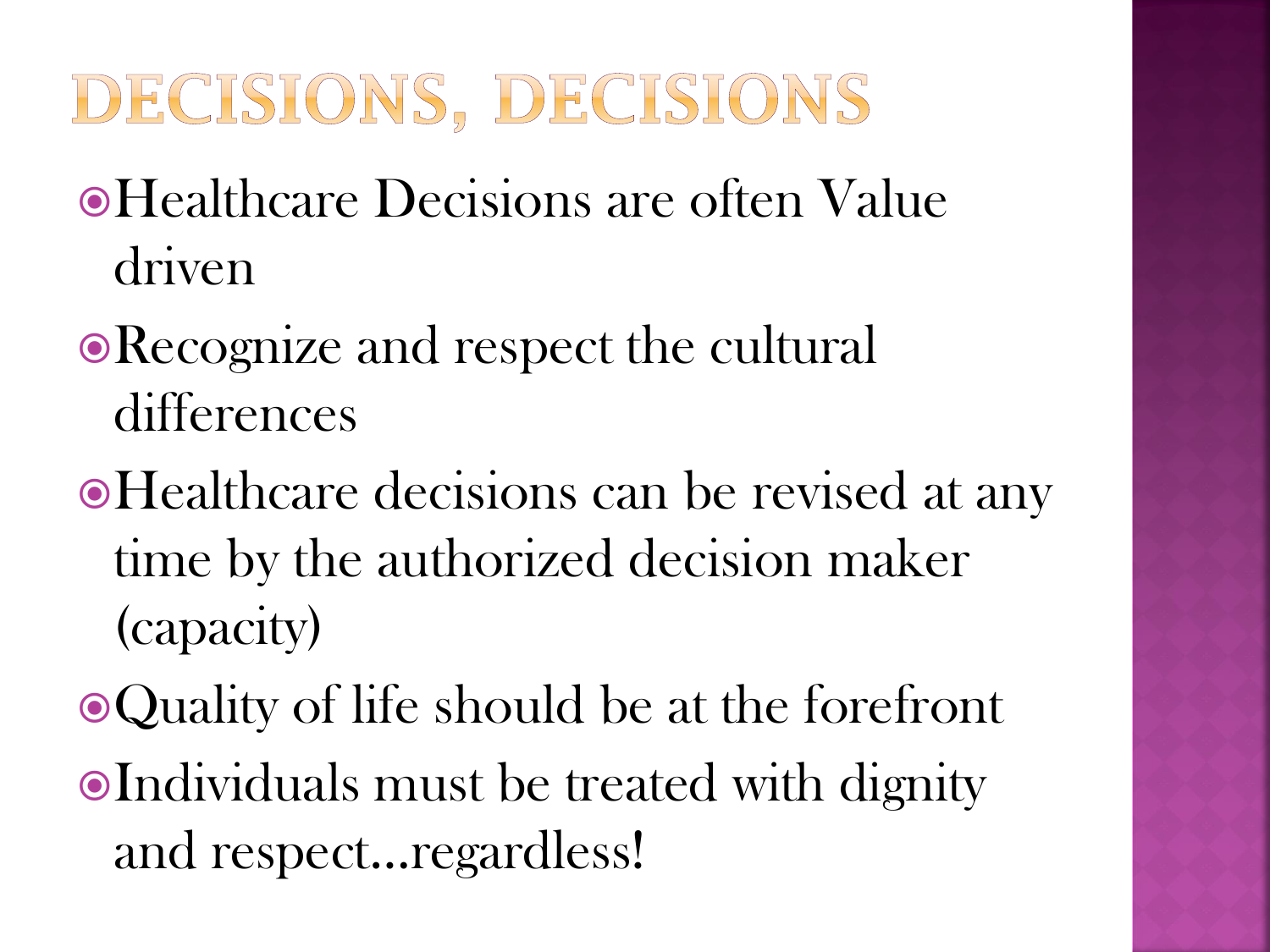### NEXT PHASE FOR INTROSPECTION

Getting to the point where you are comfortable with Individuals whose medical condition becomes critical or even terminal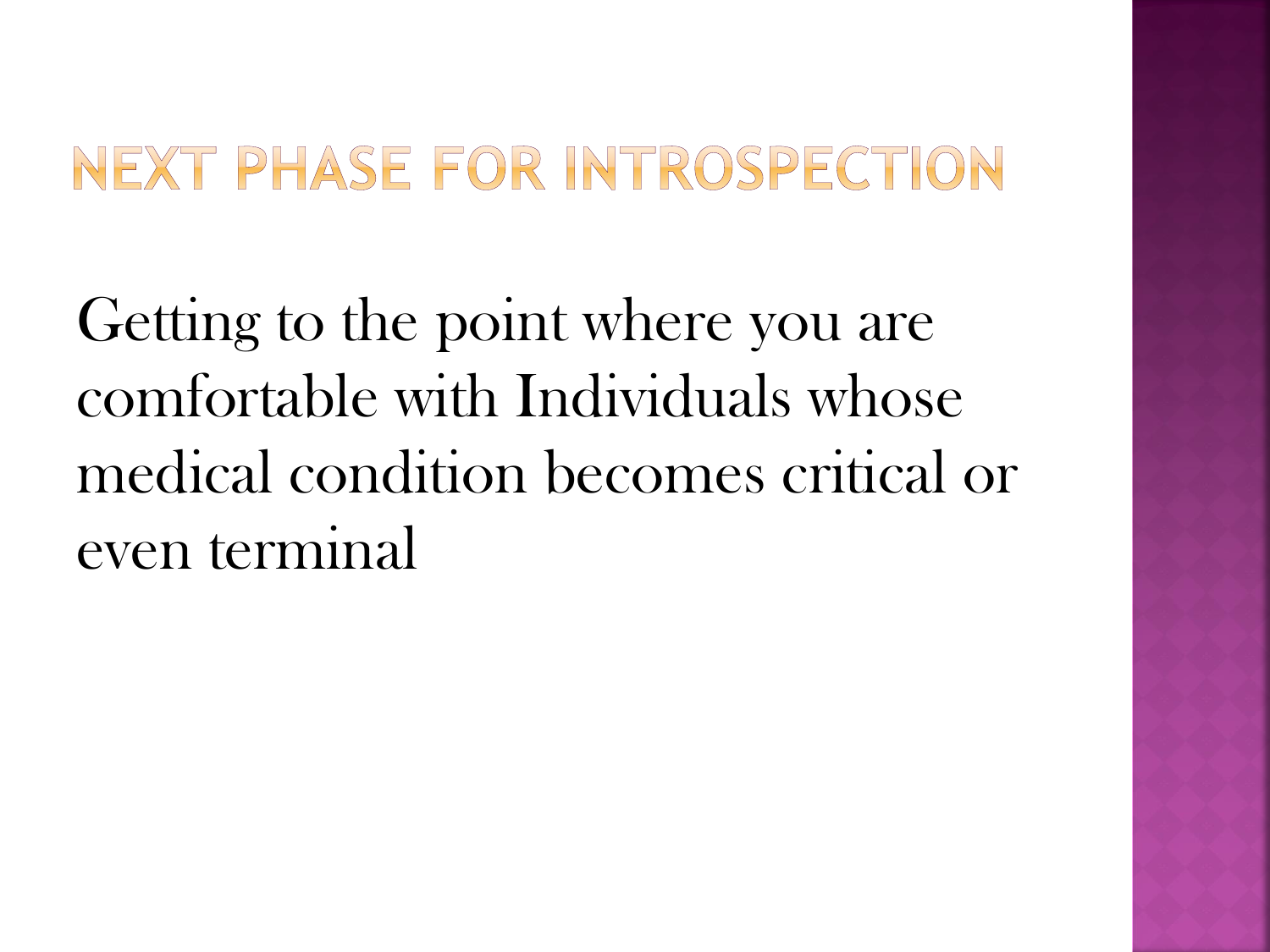RESOURCES... IN CONJUNCTION TO DDSD REGIONAL OFFICE

- Local Champions –Continuum of Care **• TEASC** & Special Needs Clinics HDR (Healthcare Decision Resources) **Committee**
- Ombudsman –Long-term Care
- **•Hospice**
- Ethics Committee–Hospital
- Resource Center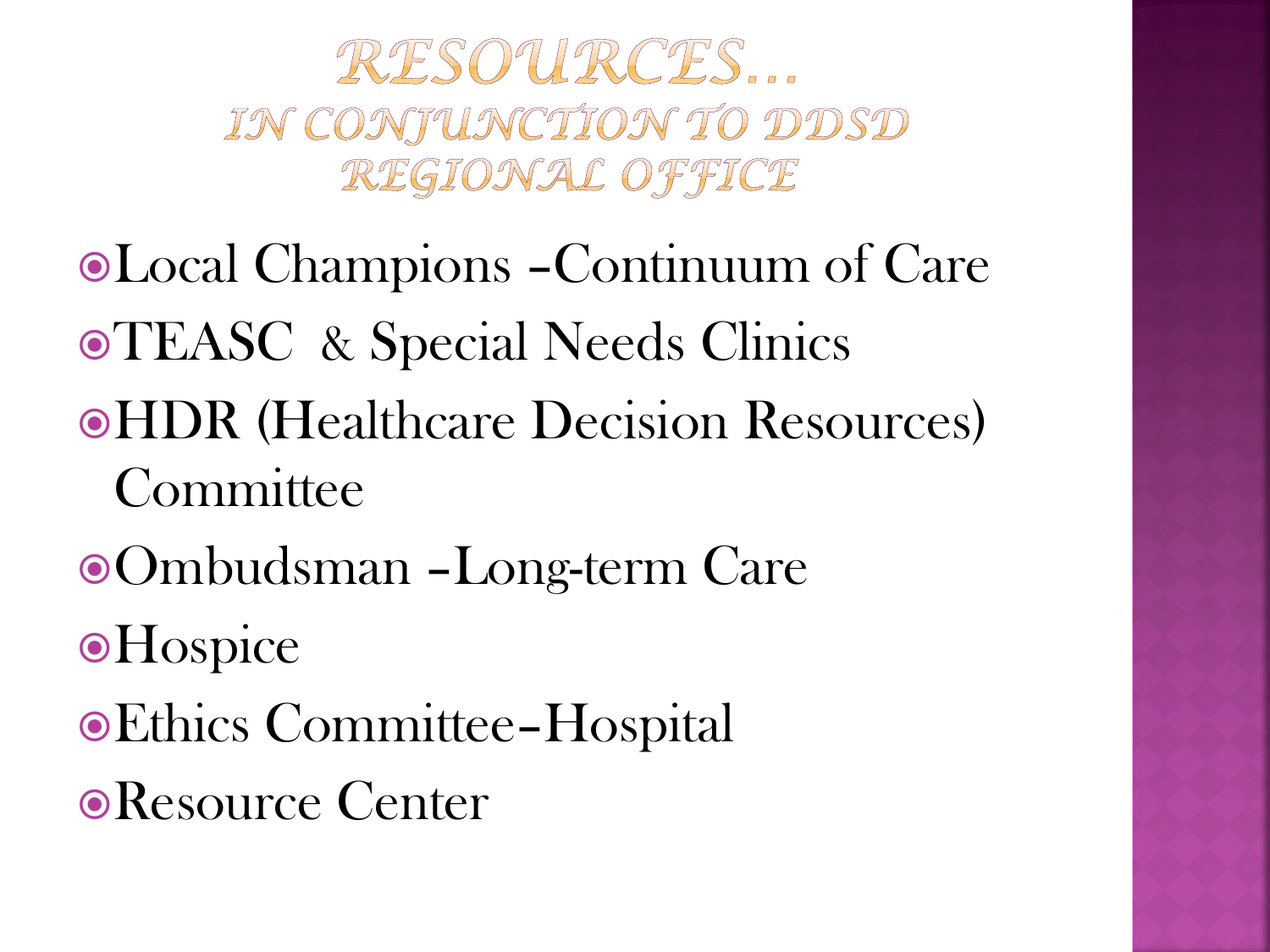# THE ROAD AHEAD...



- *Dying is a normal and natural process*
- *No need to fear it*
- *No matter the condition, we will all go through the same physiological process, but the experience will be unique for each of us*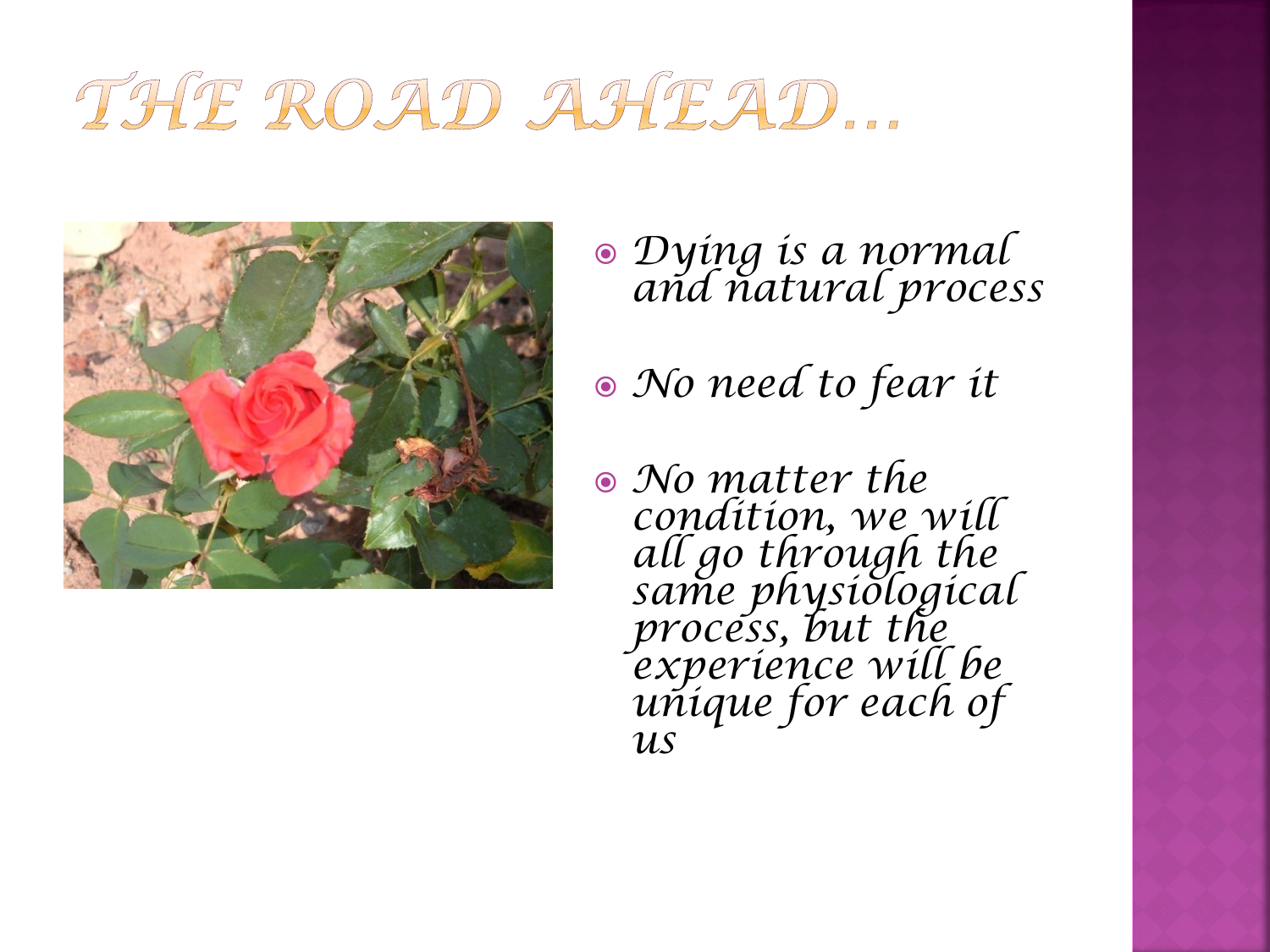# THE ROAD AHEAD...

*Most people had the terminal condition way before it was diagnosed*

- *Although most people equate pain with death, pain is an indicator of the condition or illness advancing, not the indicator of death*
- *This is time when the team should come to the aid of the individual*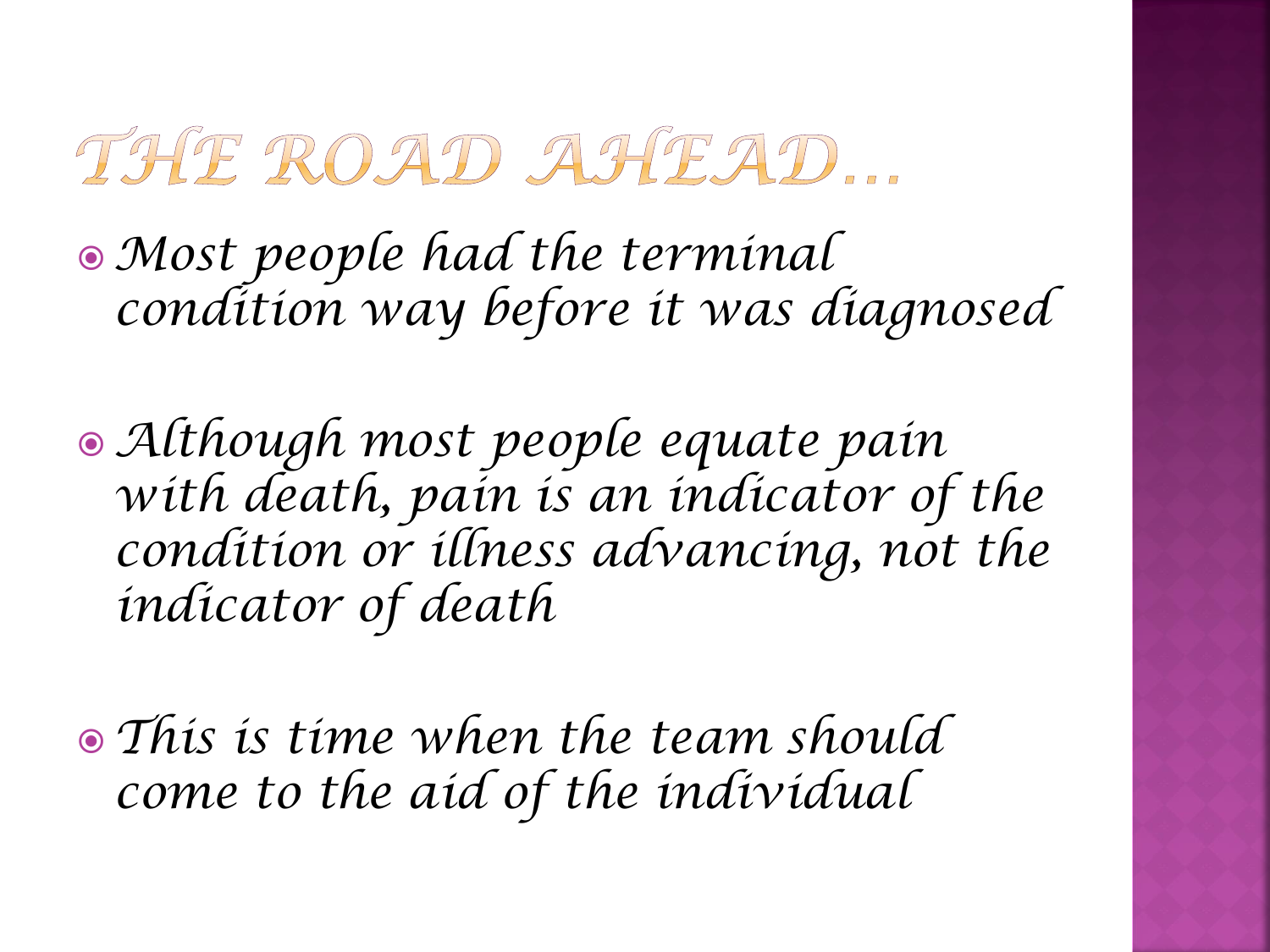# THE ROAD AHEAD...

Know the laws and who has the right to make healthcare decisions…always do the Right Thing!

- Invite healthcare professionals to IDT meetings so that medical complications can be explained
- Understand that it ain't easy being a healthcare decision maker…nor a Case Manager, etc.
- Work towards finding a good plan for carrying out the healthcare decisions
- Team members may have to disengage themselves if they cannot ethically support a healthcare decision (discuss w/supervisor, DDSD, standards, etc.)
- Meet as often as needed for planning and updates keep team members focused on quality care

#### DOCUMENT, DOCUMENT, DOCUMENT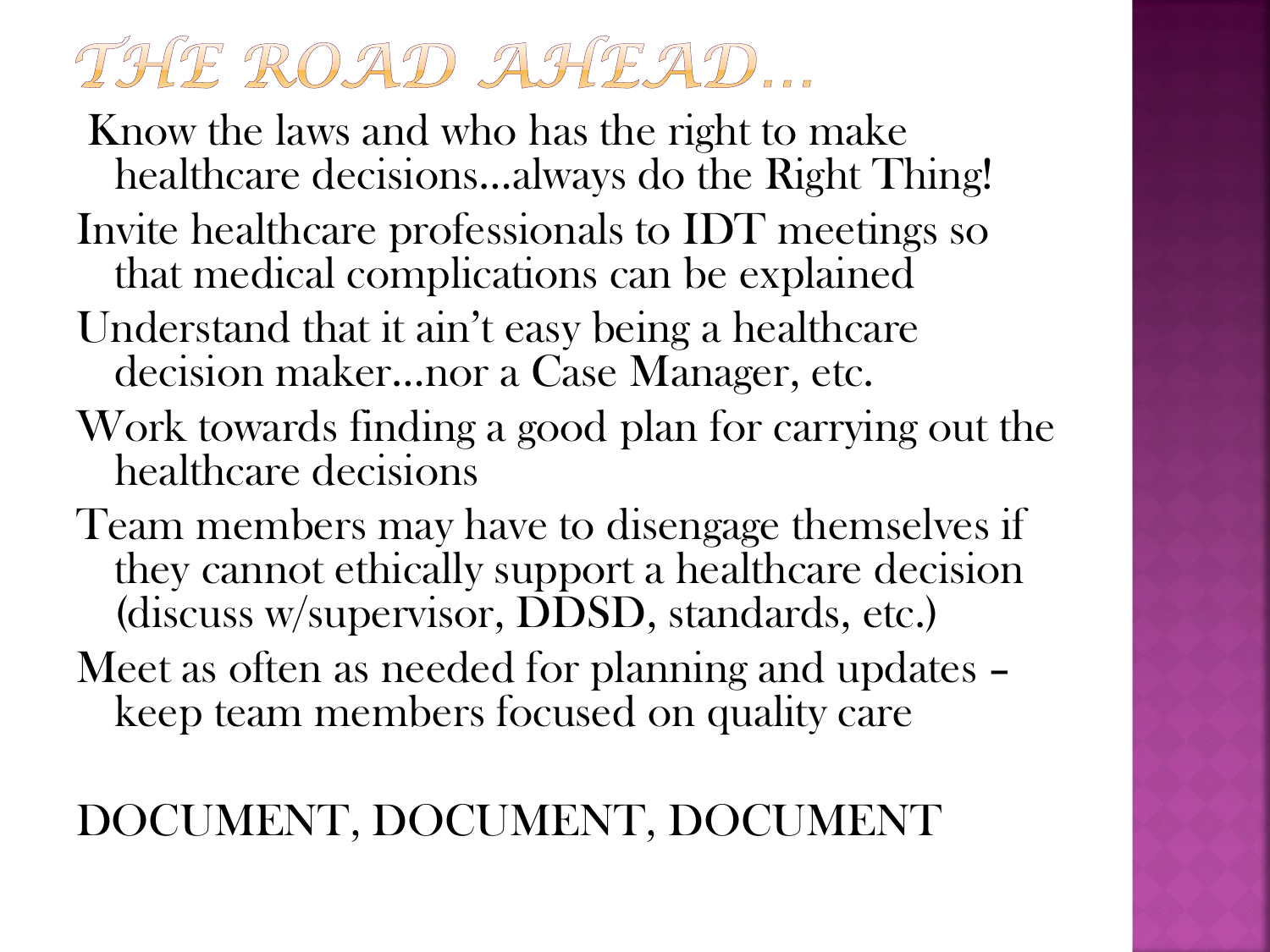THE ROAD AHEAD. THIS MAY BE IN THE MIX

- Do Not Resuscitate (DNR) or In-tubate (DNI)
- These are special orders and please note that they cross categories
- DNR/DNI orders, when initiated by a person with capacity, is *part* of an *Advance Directive*
- However, when a Surrogate Decision Maker initiates a DNR/DNI order, for another, it is a healthcare decision
- EMS DNR place in conspicuous place, carry order w/you
- This may be a bitter pill for some staff/teams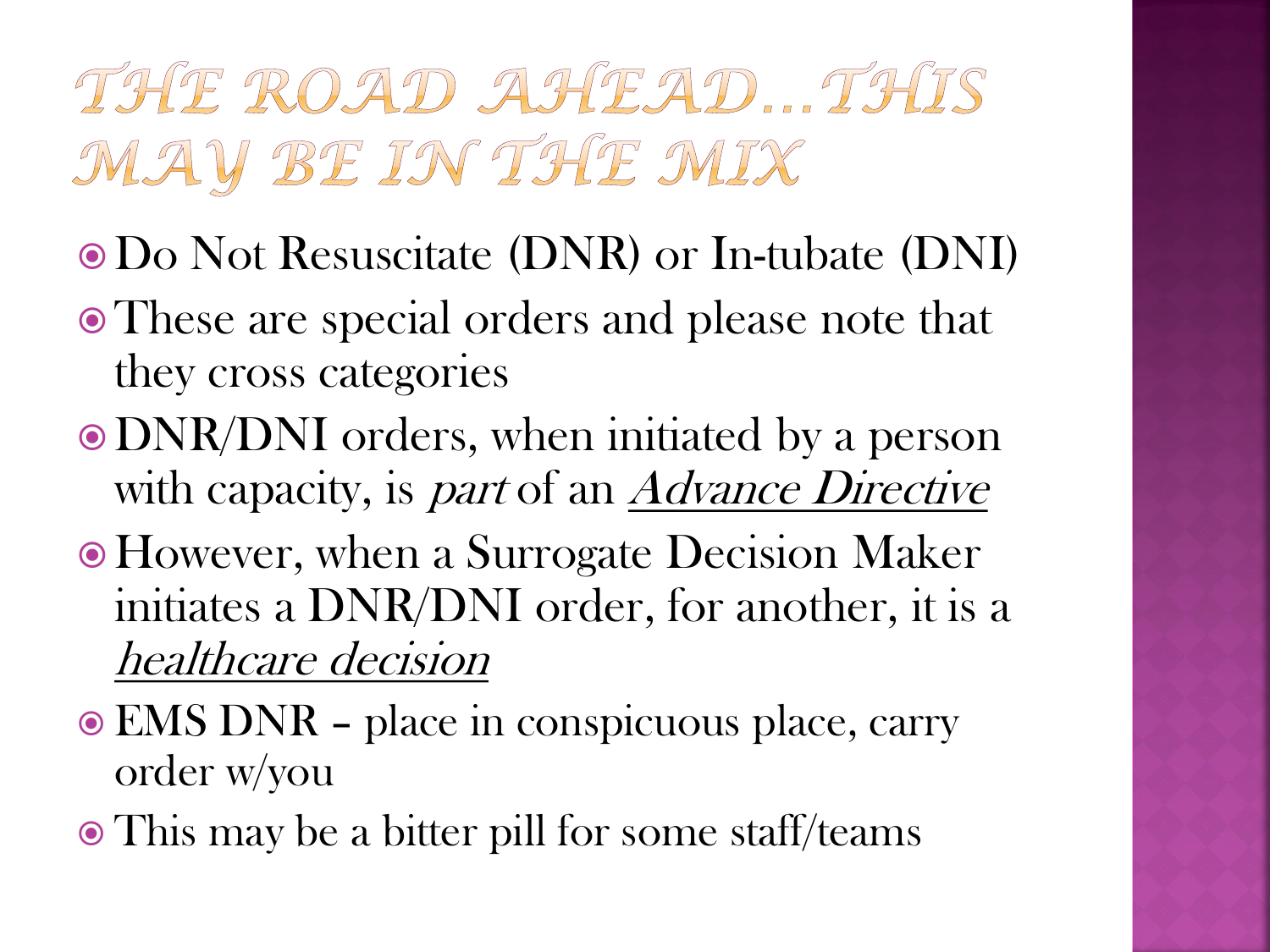## WHEN ITS TERMINAL

- This is a delicate topic and some cultures find it difficult to broach, but by discussing before hand with your agent, executrix, etc. you take the guess work out and keep the tender moments to have closure without the ugliness of meetings or scrambling to get things in place.
- Once you do have everything in place, continue to communicate and update and document for peace of mind and your last thought won't be wasted on thinking about all of the "if only I had…"
- Quality of care until the last breath is taken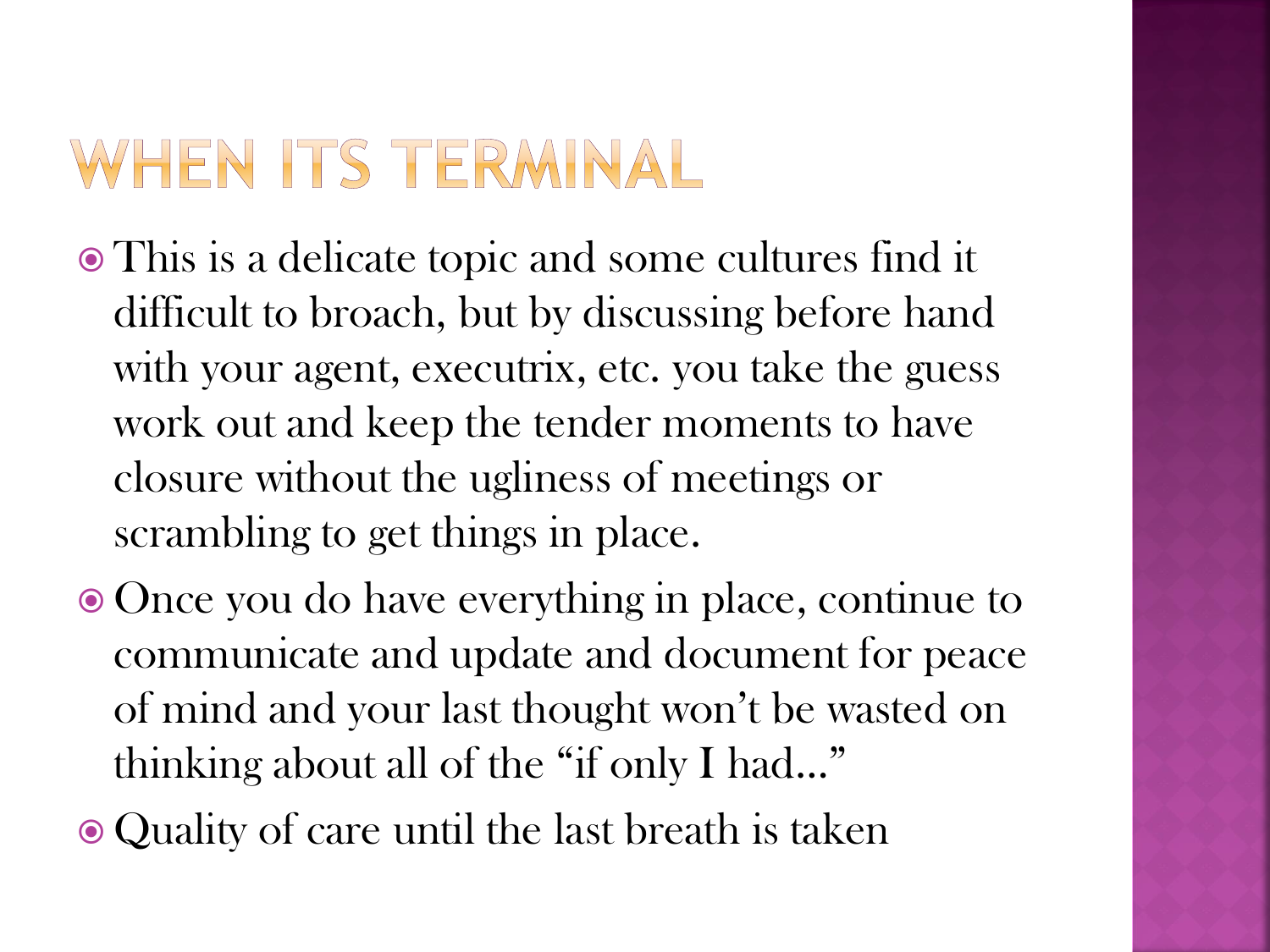## SAFE PASSAGE -

- Check on religious or spiritual requests
- Ascertain if there are funeral plans or burial fund in place
- Connect with POA or Conservator (Guardian) to confirm that financial affairs are attended to in regards to the above
- What to do with the belongings (secure heirlooms or precious items)
- Once death certificate has been signedestablishments and agencies will need to be notified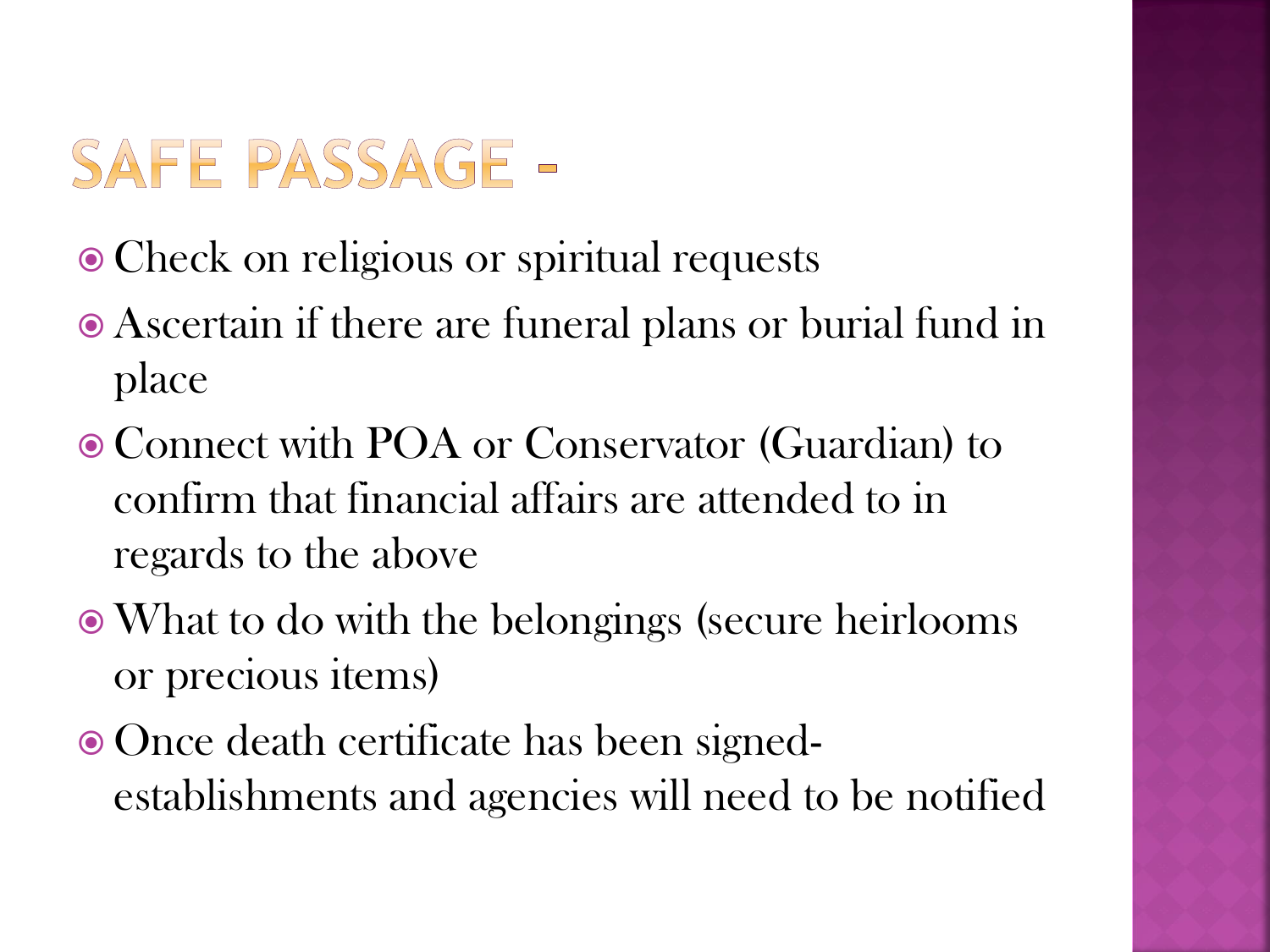AND WHEN THE INDIVIDUAL HAS INTELLECTUAL / DEVELOPMENTAL DISABILITIES

- Take pain seriously as early or warning signs may have been overlooked and the individual may not be able to communicate well what is bothering him
- Work towards making the individual comfortable and carrying out his/her wishes to the extent that they are known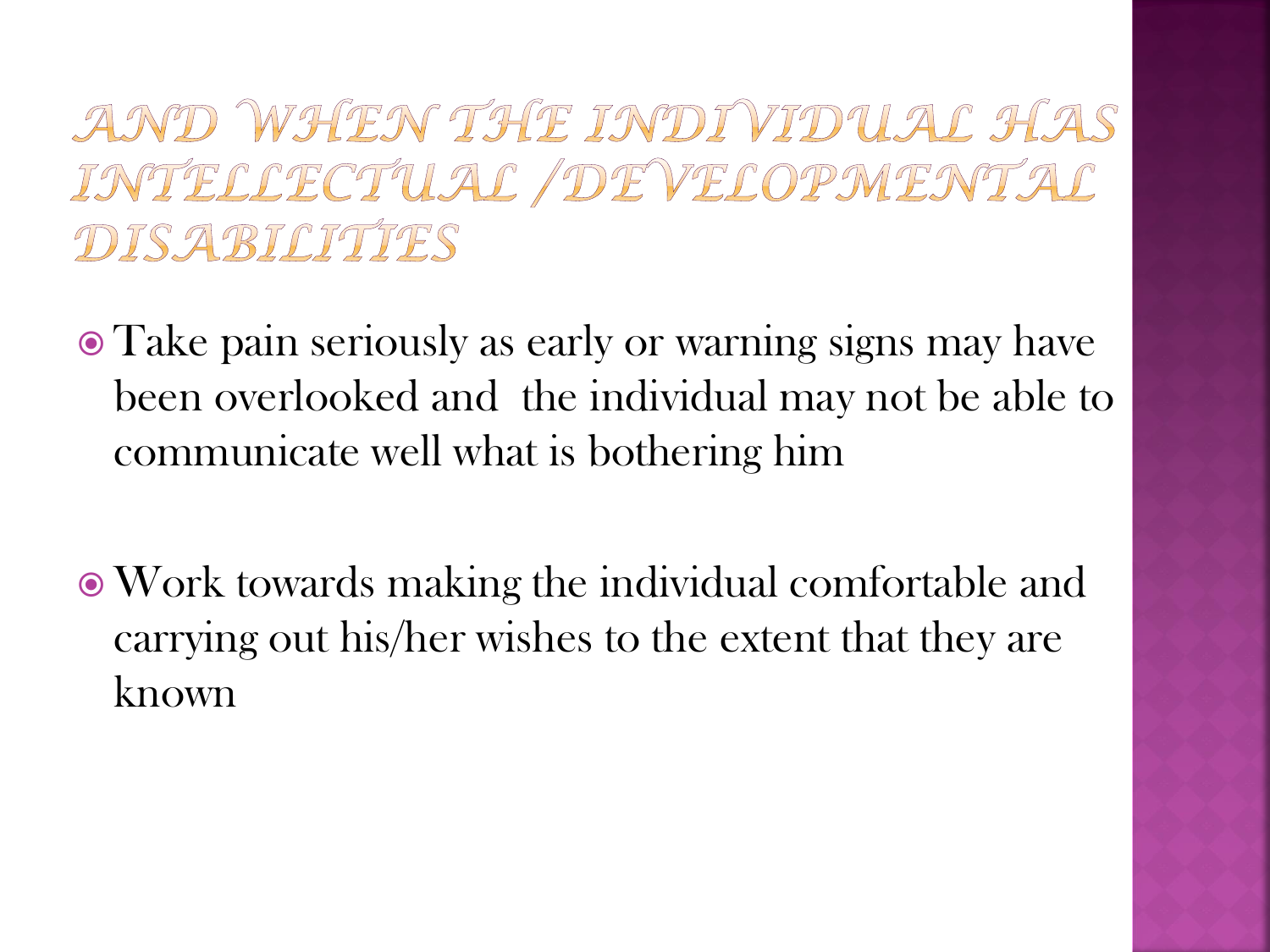## CROSSING THE FINISH LINE

 *Regardless…for most terminal patients, those around them at the time of passing… say it is was*

*Peaceful*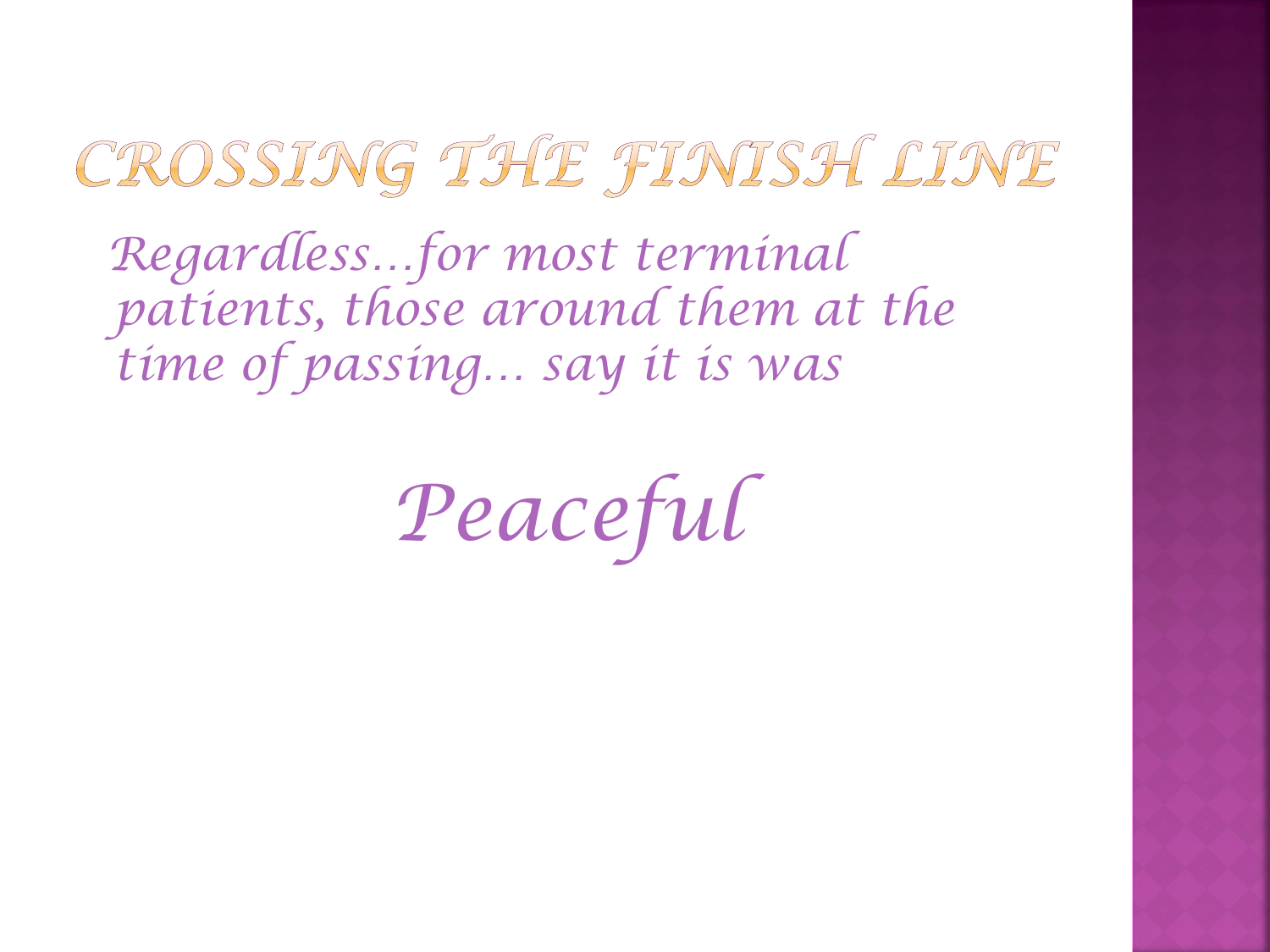

■Grief – intense emotional suffering caused by a loss, disaster or misfortune; sorrow (Webster Dictionary)

Grieving is the process of emotional and life adjustments one goes through after a loss.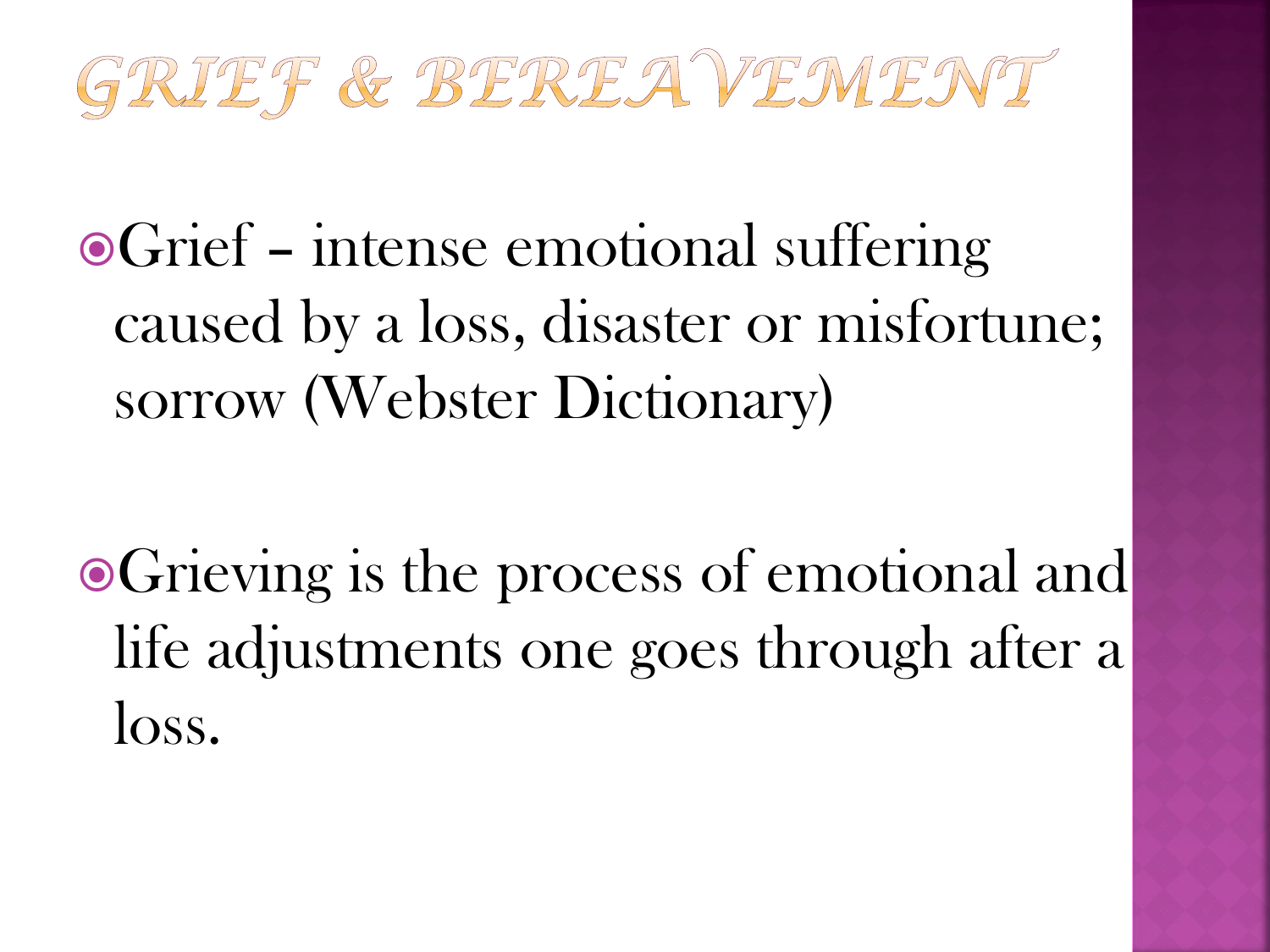

Anticipatory Grief - caused by an impending or upcoming situation or expected loss

Bereavement – grieving after a loved one's death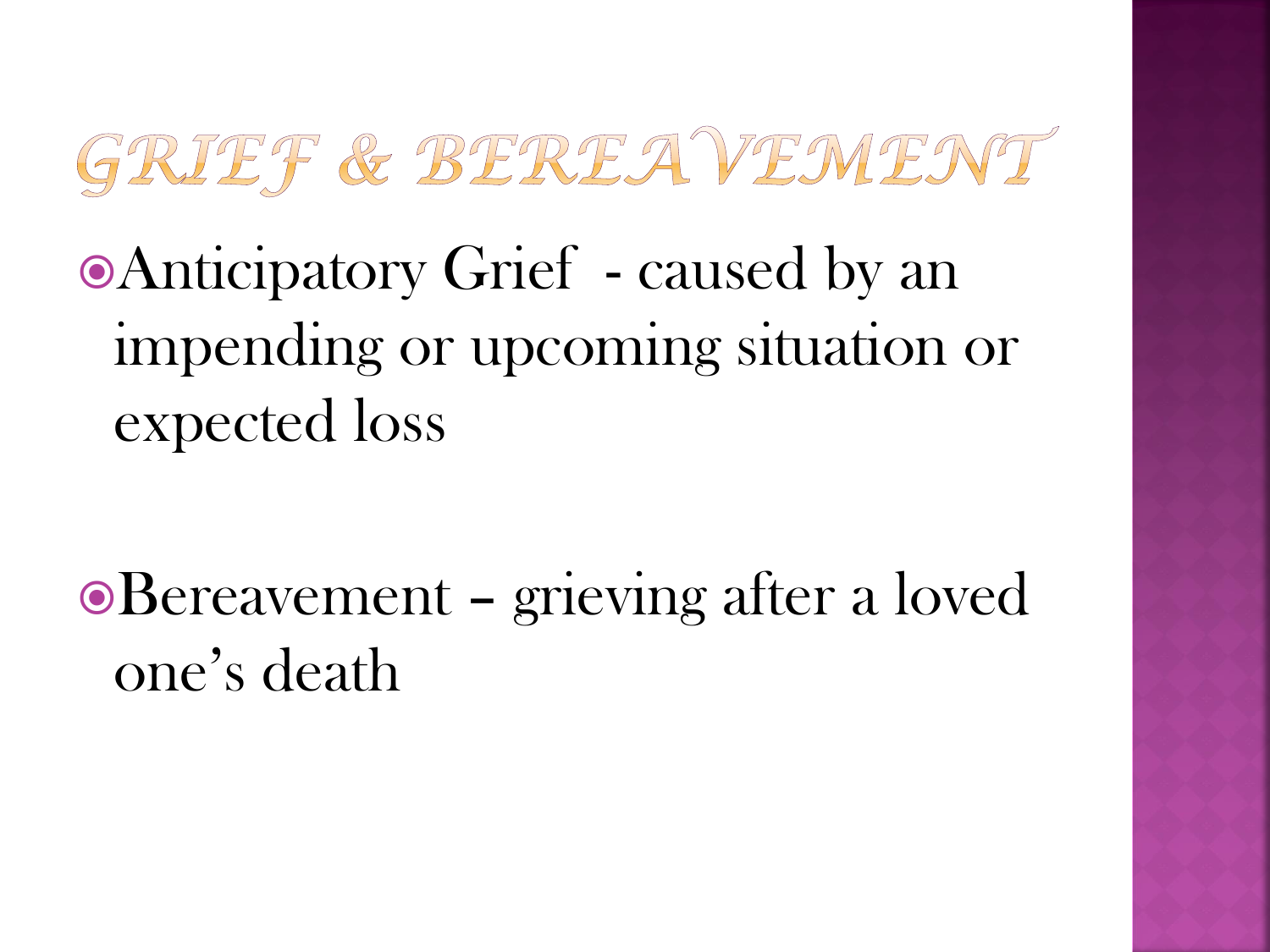# MOVIN ON

• There is no right way or wrong way to grieve

- Grieving may go through an array of extreme emotions and reactions
- Grieving takes time for most there are no timetables
- Meet with team members so that there is closure, but don't allow blaming to be the focus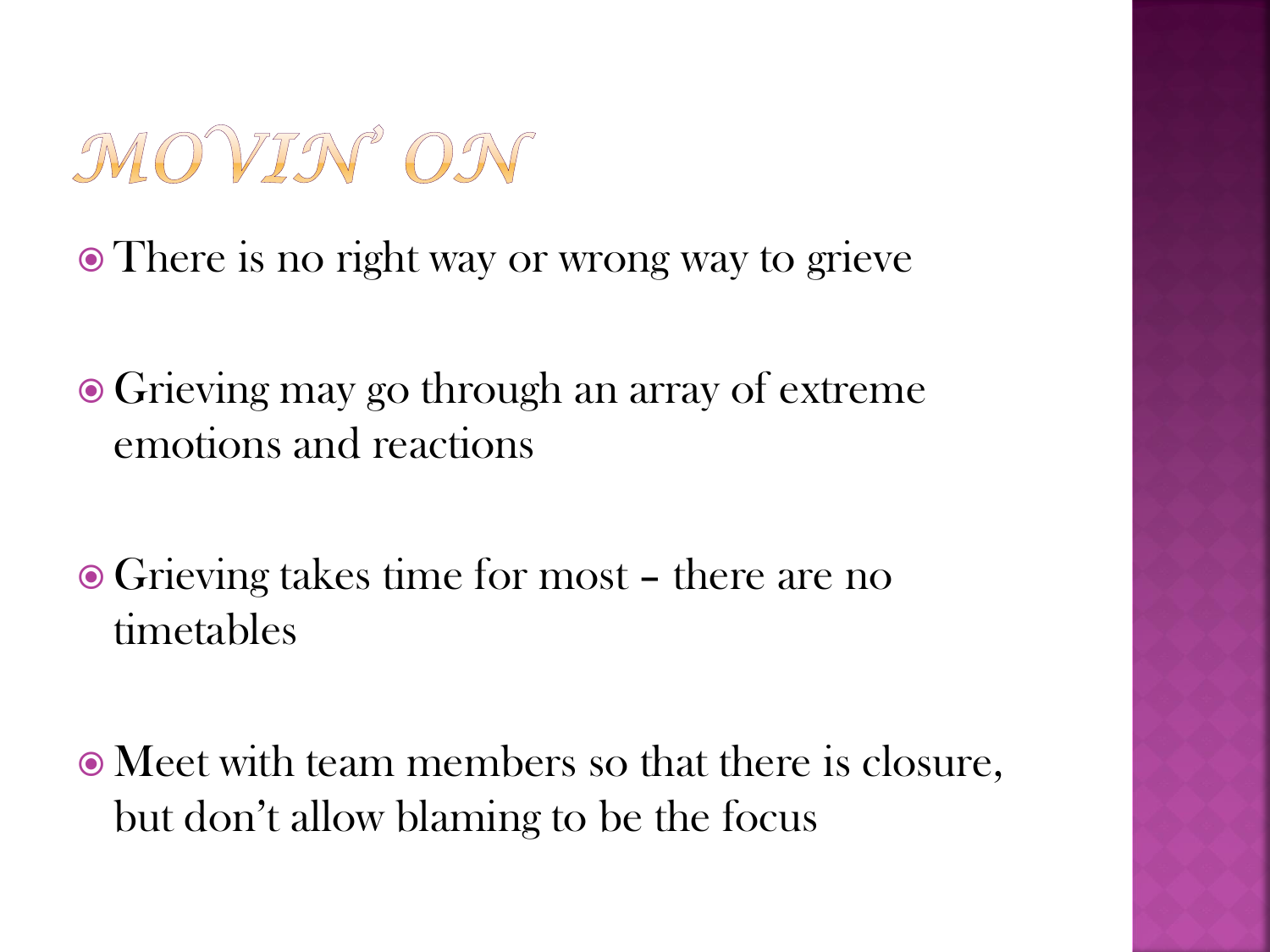

#### $\bullet$  It is much healthier to go through this process in an intentional way

(Sharon O'Brien, about.com)

Some Suggestions:

Learn to accept that your loss is real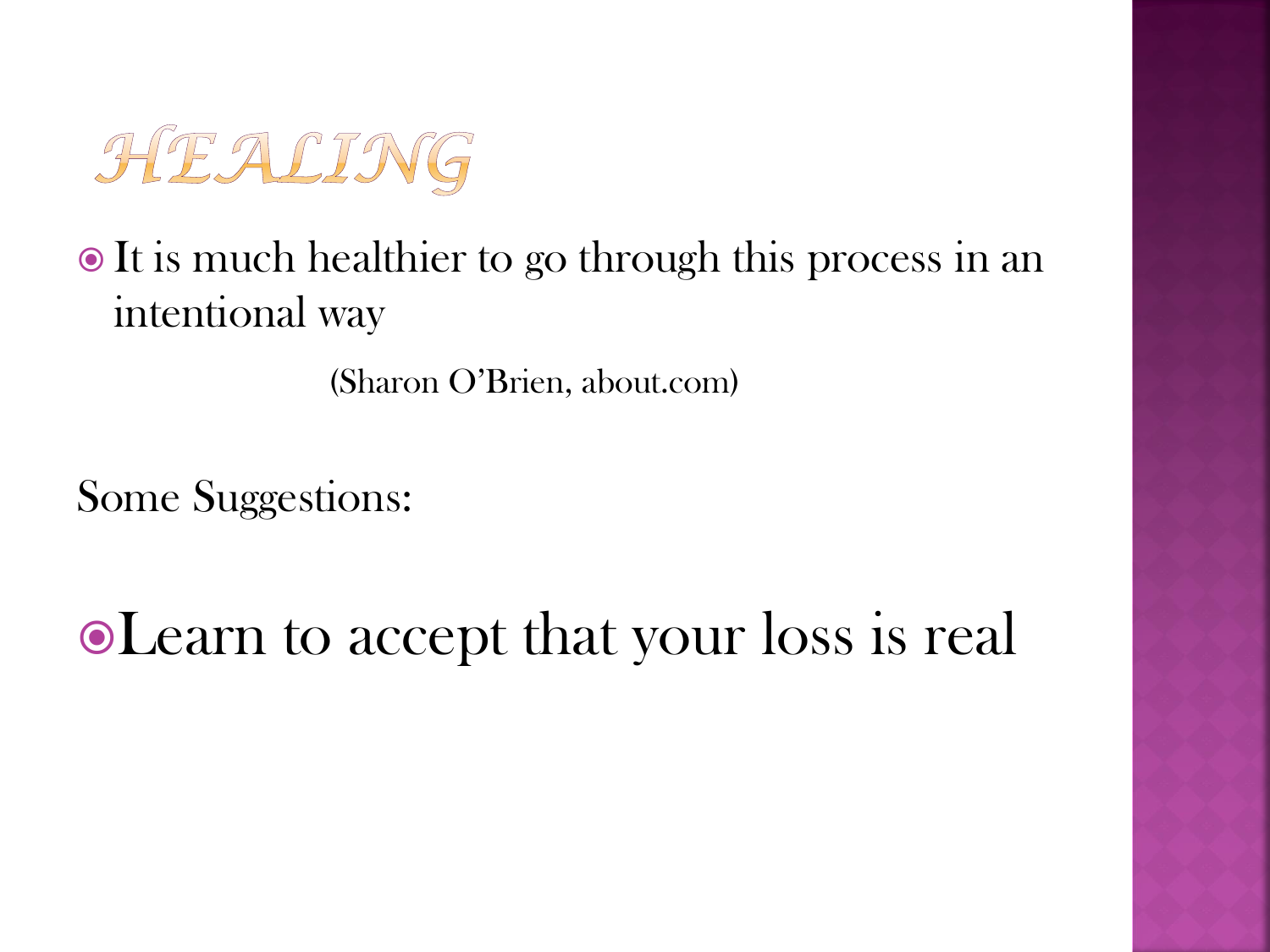

### Make it OK to feel the pain

# Adjust to working with the individual no longer in your case load

Our clients do impact our lives and vice versa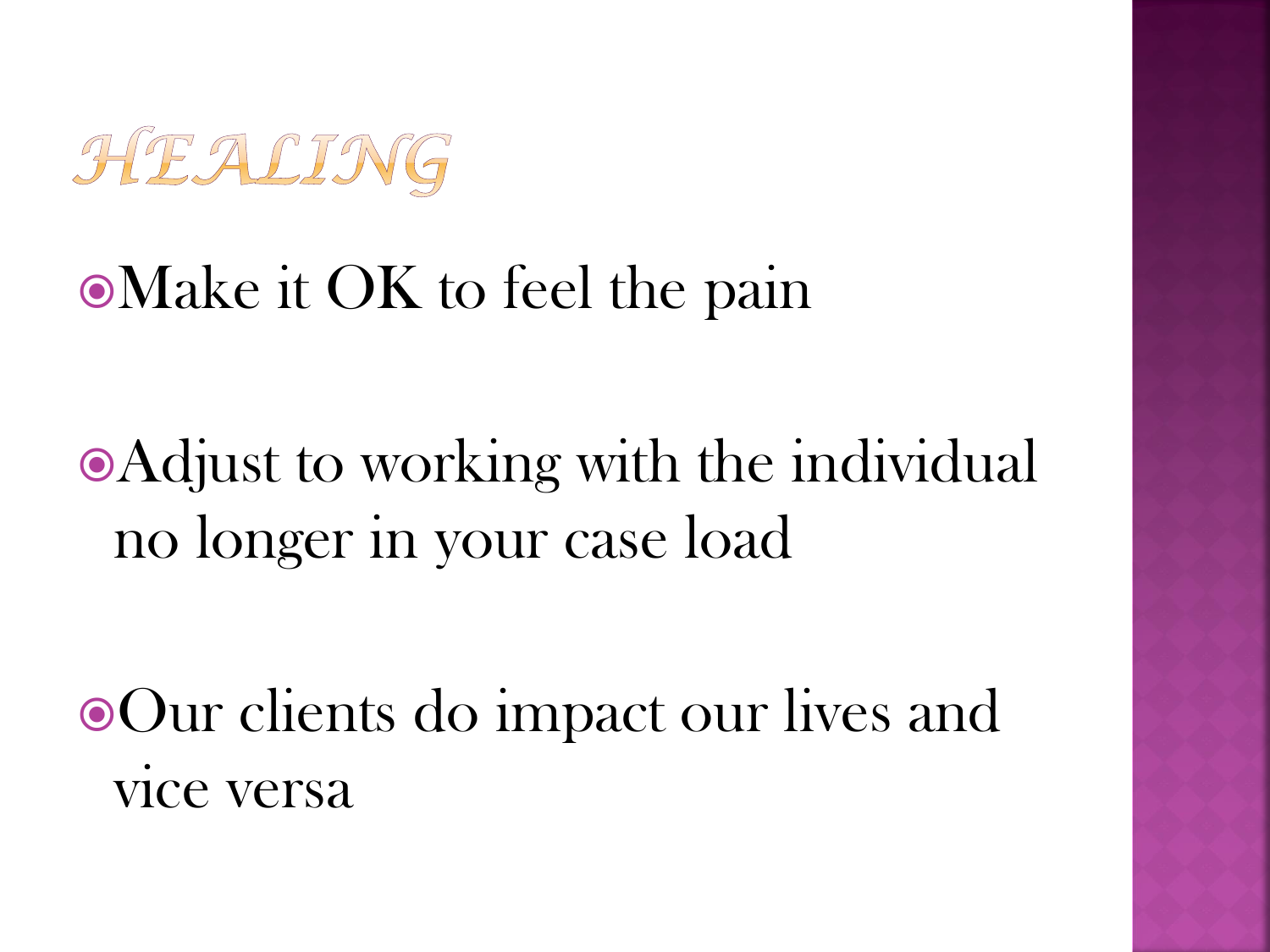# YOU ARE NOT ALONE

- Get ready for Mortality Review if Jackson
- $\bullet$  Keep an open mind to feedback as this may not be the only time you go down this road.
- Ascertain that all paperwork is complete
- Possibly check-in w/family after a couple of weeks have passed (optional, but it makes good sense)
- Hospice can be helpful with Grief counseling for the family and staff…utilize this service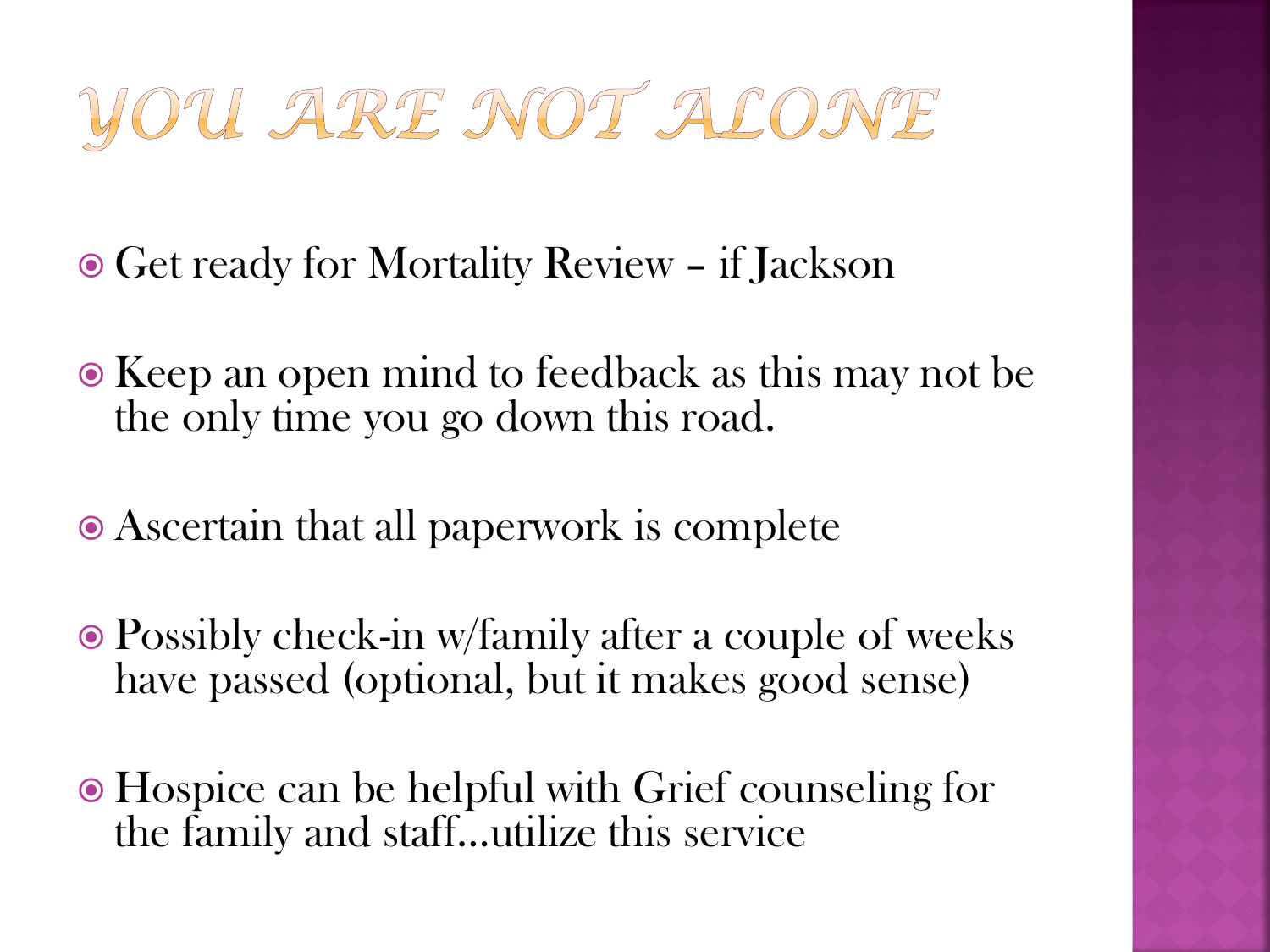# YOU ARE NOT ALONE

- Take good care of yourself…you have gone through a lot!!
- Get good sleep
- Eat well
- Take breaks during work
- Exercise
- Talk about this experience with a confidant
- Remember that you are in the clients/individual's life for a reason…there are no accidents
- Be good to yourself. Gather strength, take a deep breath…you have other individuals who need you